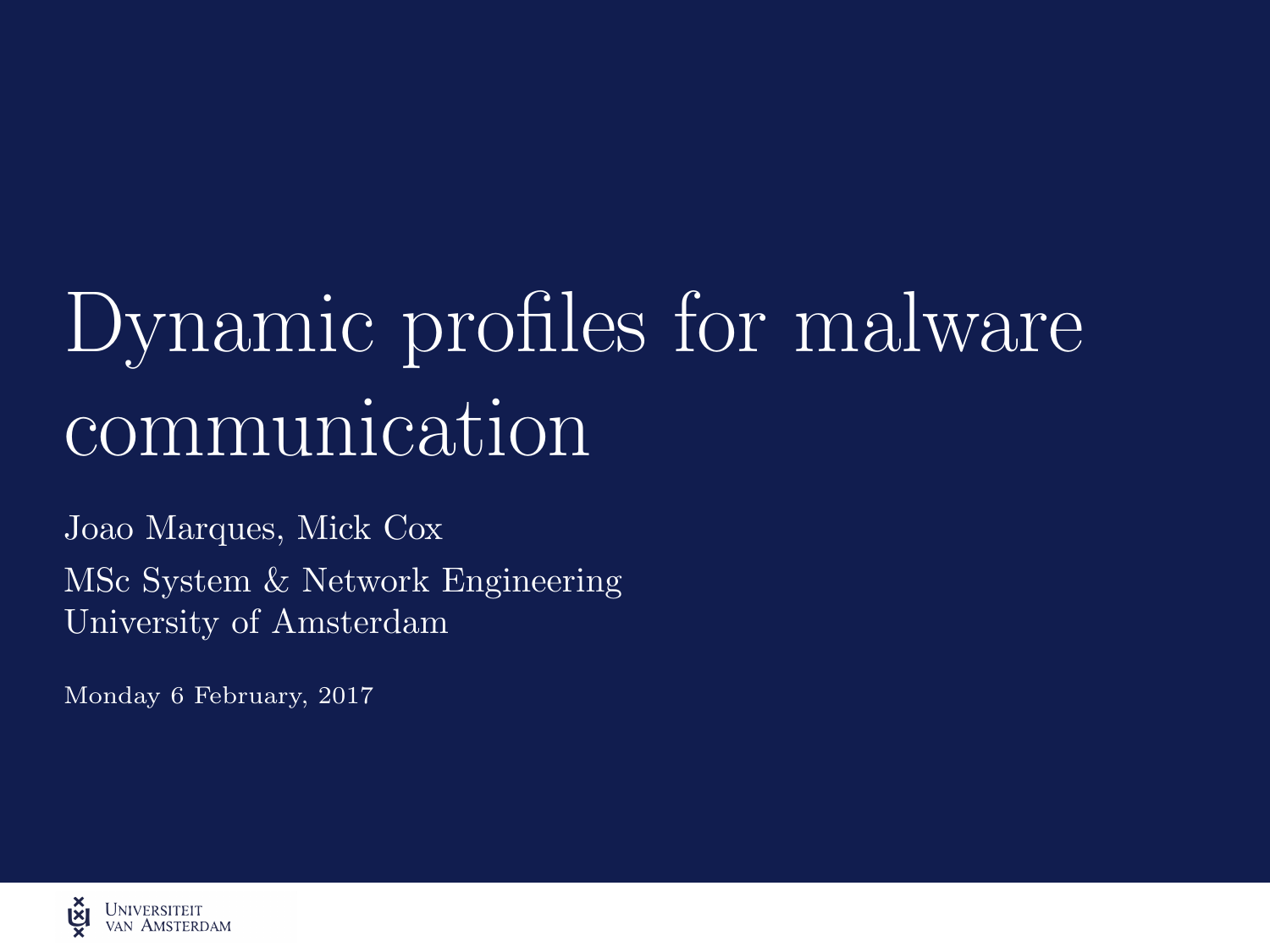#### Outline

[Introduction](#page-2-0)

[Part I - Intrusion Detection](#page-5-0)

[Part II: Botnets & Advanced Persistent Threats](#page-11-0)

[Part III: Research Outline](#page-17-0)

[Part IV: Intelligent Malware](#page-21-0)

[Part V: Possible Countermeasures](#page-28-0)

[Discussion, Conclusion & Future Work](#page-37-0)

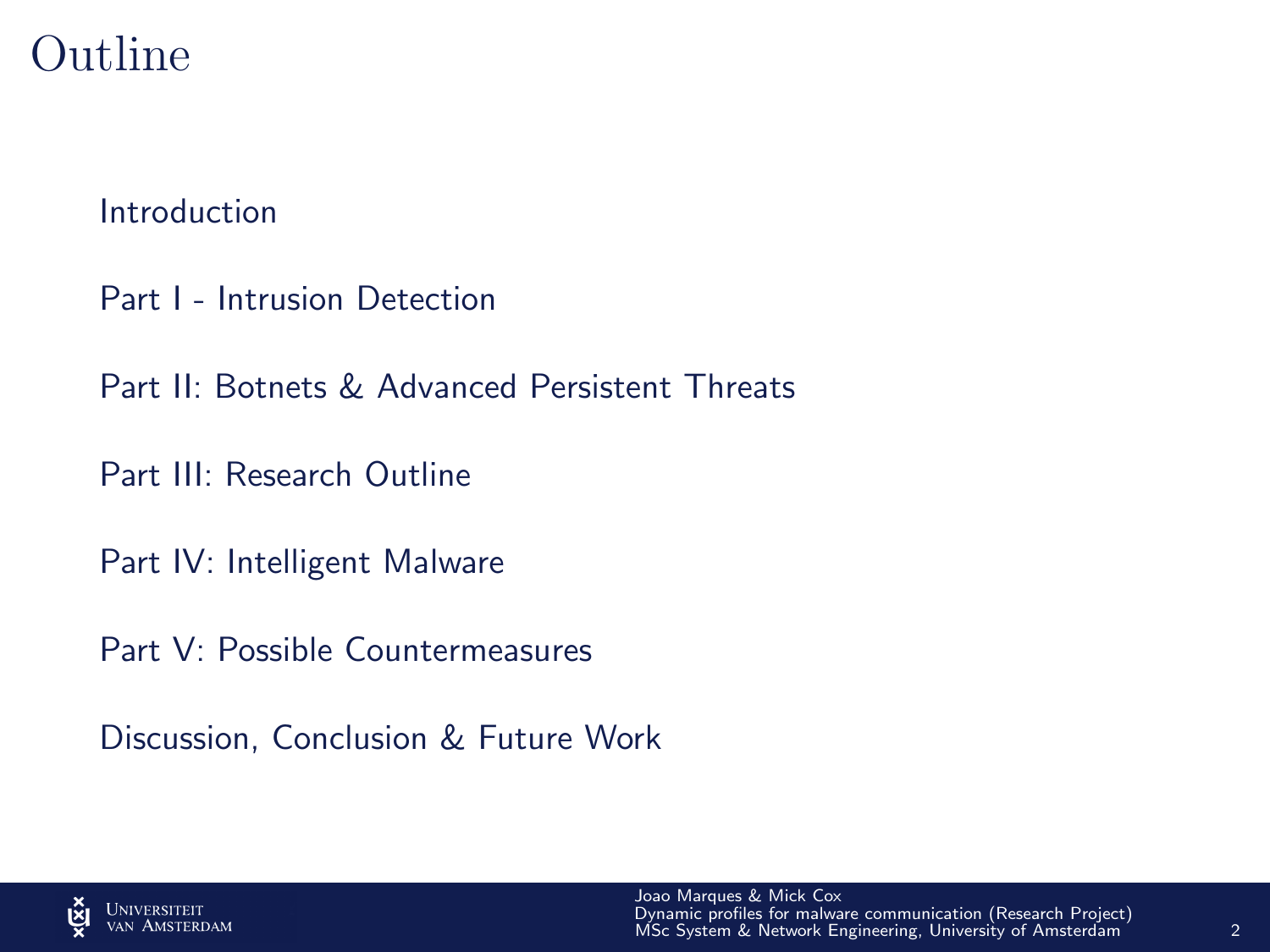# <span id="page-2-0"></span>Introduction

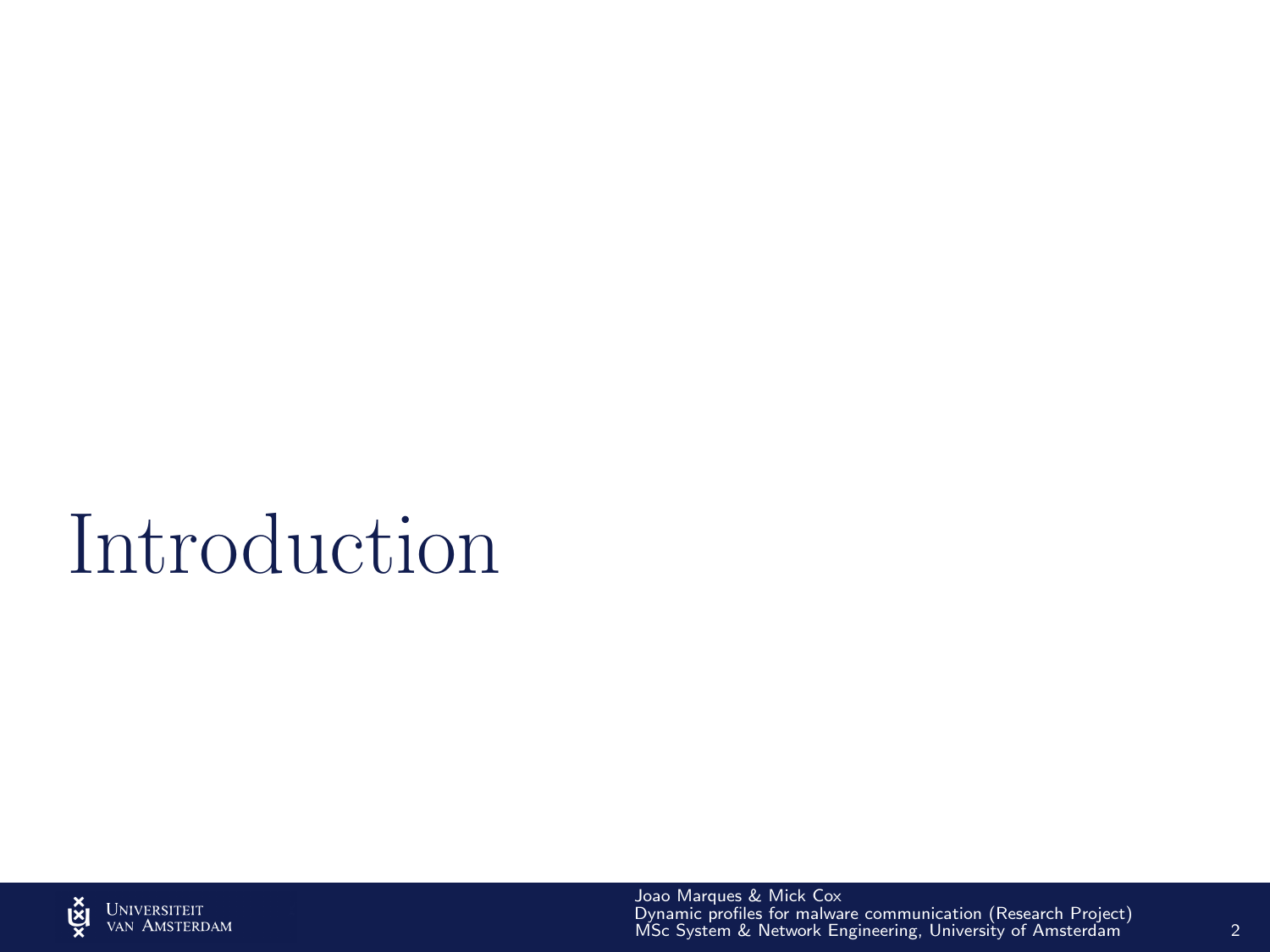#### Some context

Hosting organization

Organization:

- Company: Deloitte Amsterdam
- Department: Cyber Risk Services
- Unit: Red team

Supervisor:

• Cedric van Bockhaven (OS3 alumnus)

Notable other:

• Joey Dreijer (OS3 alumnus)

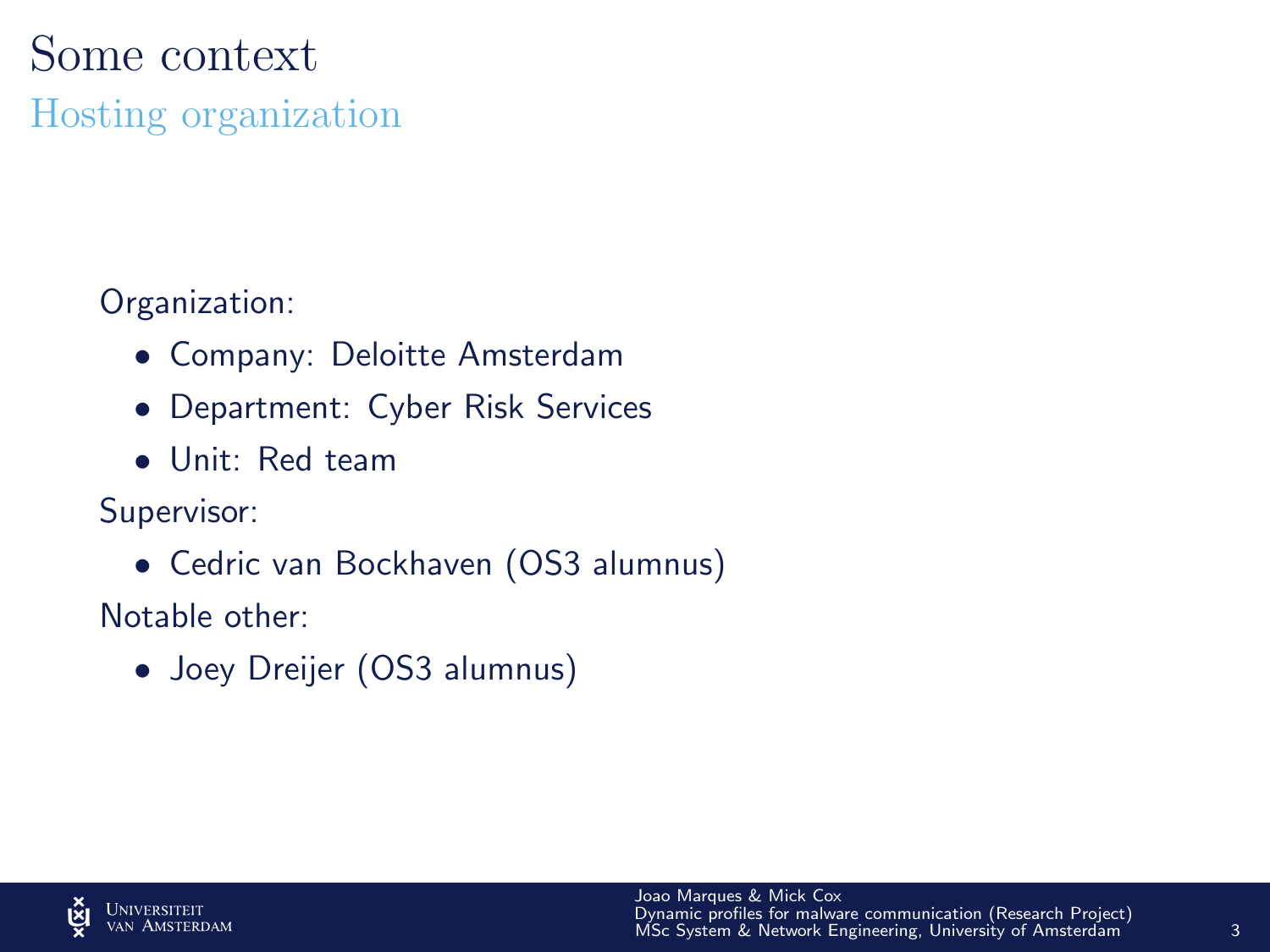#### Research Question The goal

Is it possible to construct a dynamic network profile between a Command & Control server and the beacon, which is undetectable by state-of-the-art detection frameworks?

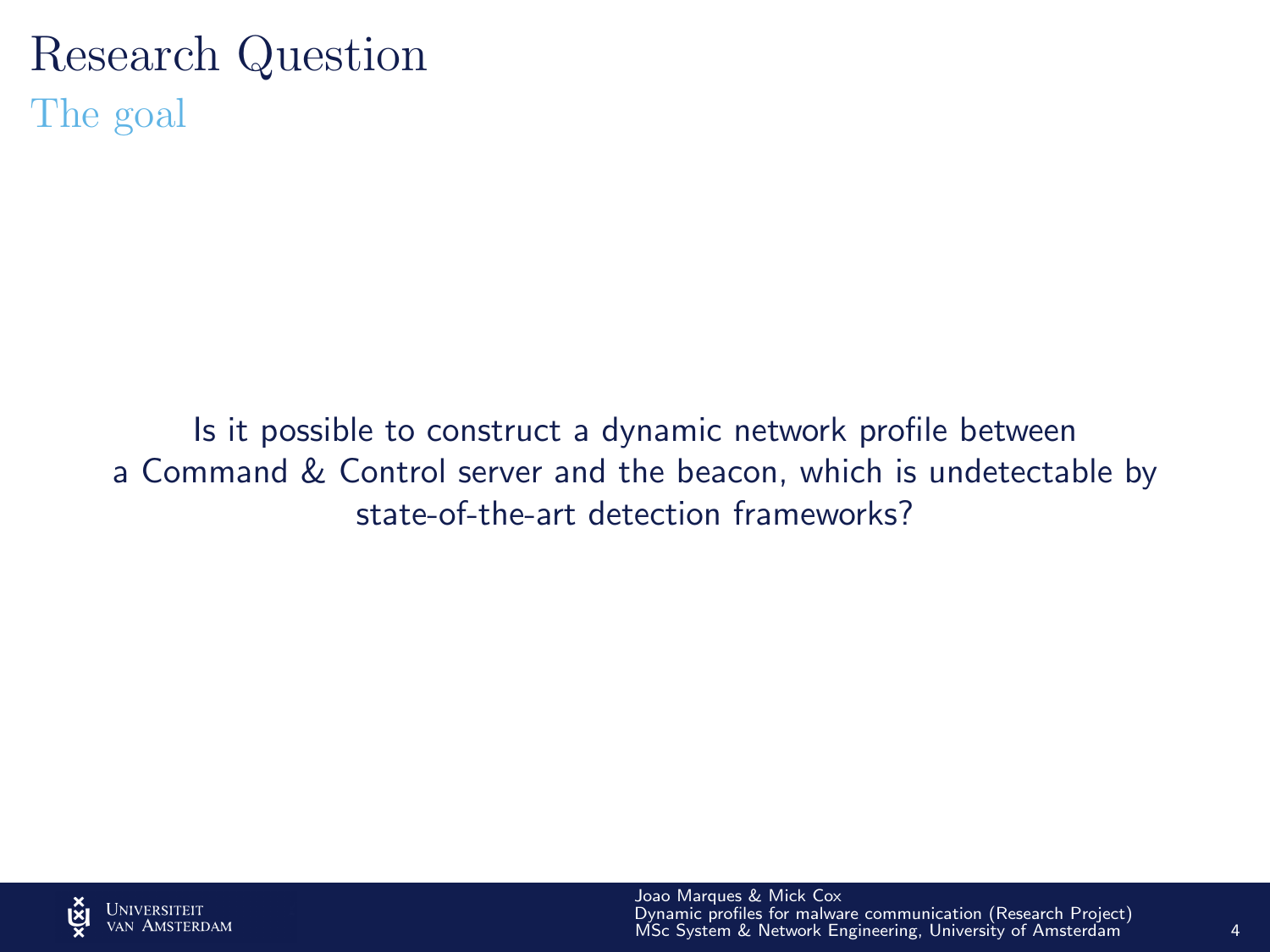# <span id="page-5-0"></span>Intrusion Detection A brief taxonomy

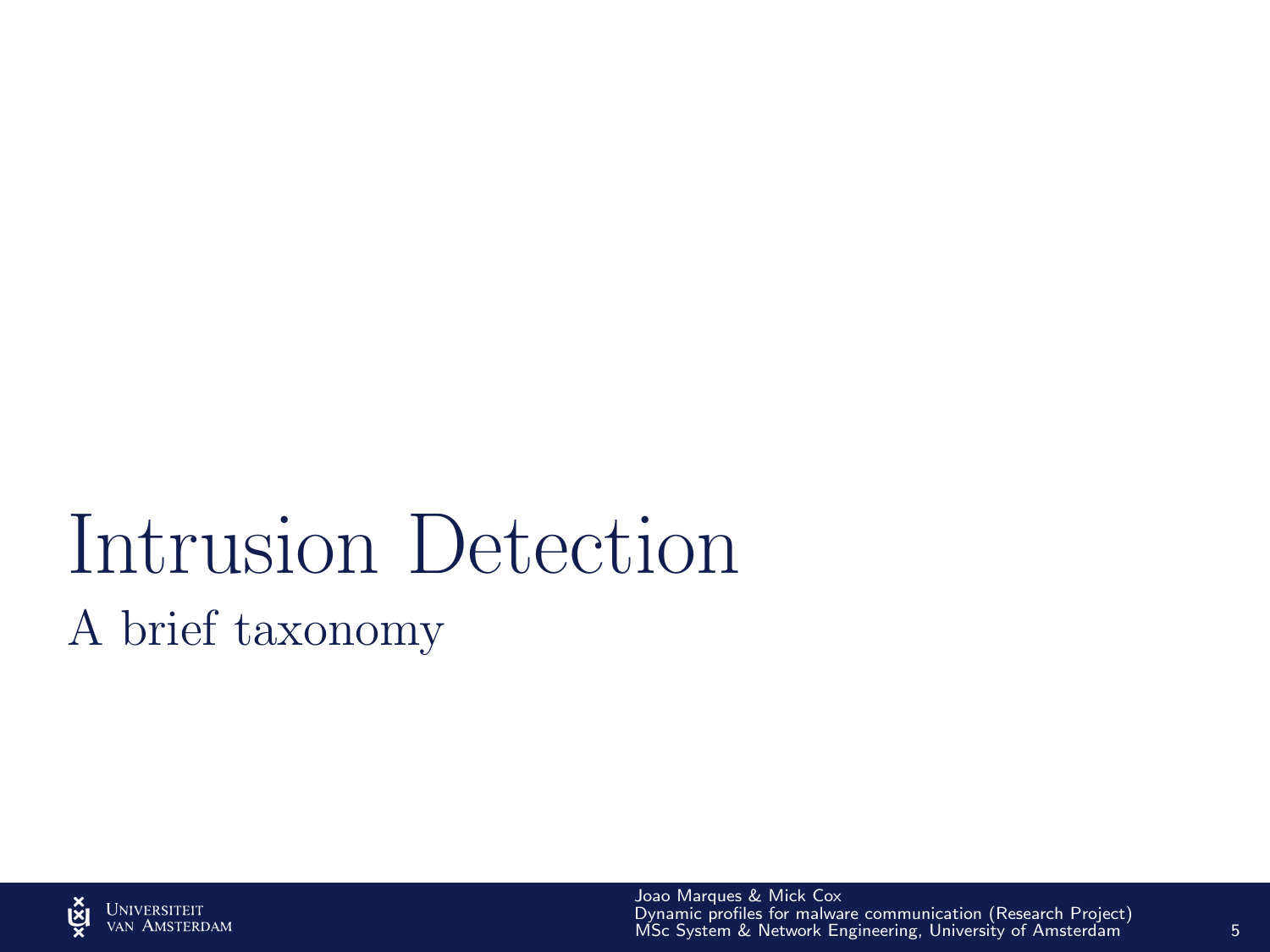#### Intrusion Detection Definition

Intrusion Detection & Prevention Systems in short:

- Collect data from the network or host
- Validated by a detection engine
- Reports if it suspects an intrusion
- Acts (isolates, shuts down) if it supports prevention



Figure 1: Simplified Snort 2 Architecture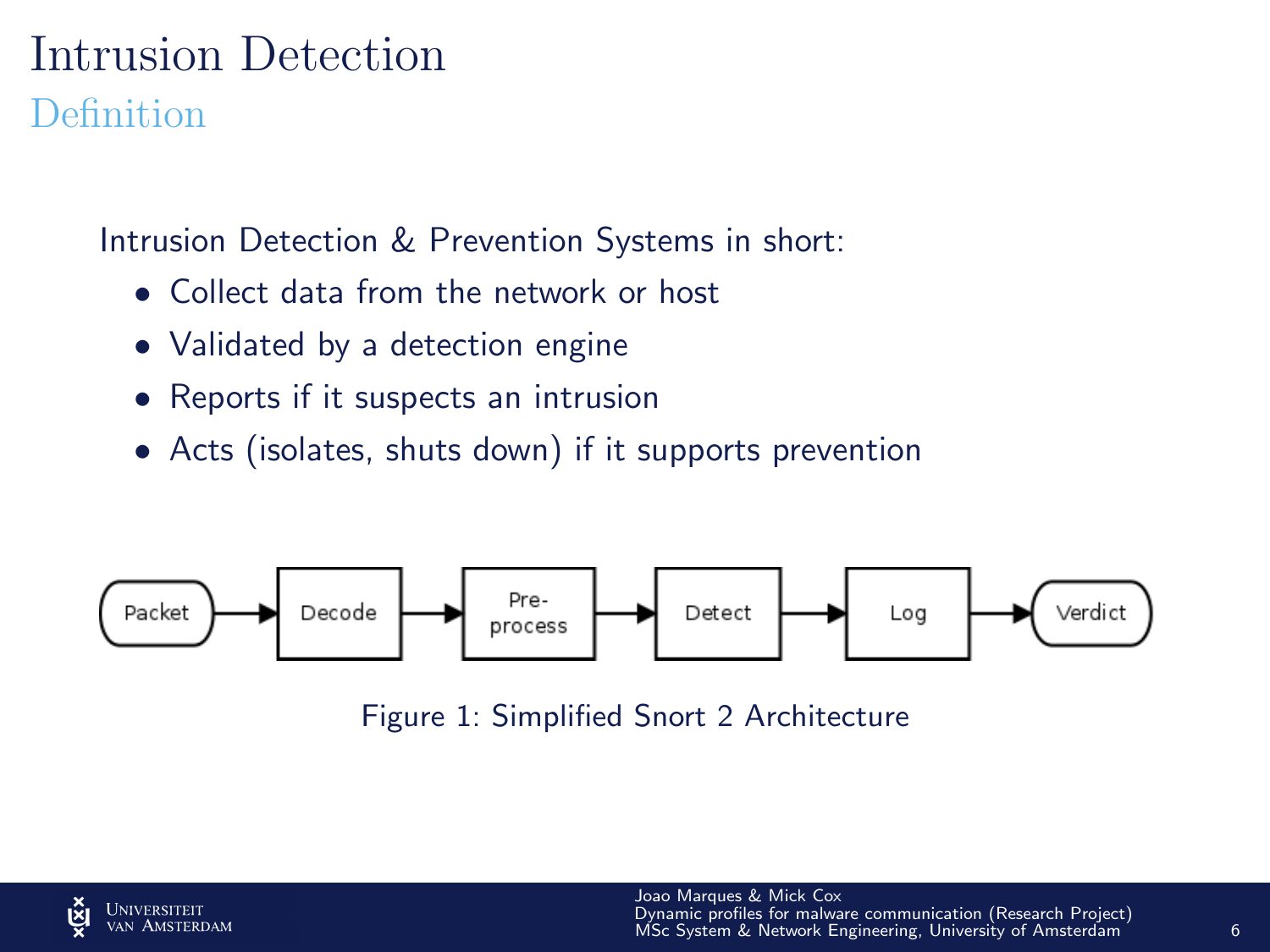#### Intrusion Detection Network, DNS and Host-based

Network Based IDS (NIDS)

- Data collection from network (packets)
- Sensors in the network to validation engine
- Few sensors can capture all traffic
- Open source systems include Snort, Suricata and Bro

Host Based IDS (HIDS)

- Data collection from host systems (system metrics, usage)
- Agent on the host to validation engine
- Every agent needs agent to cover the network
- Open source systems include OSSEC, Tripwire

Others proposed types include DNS based, Storage based, Wireless, Hybrid, and more.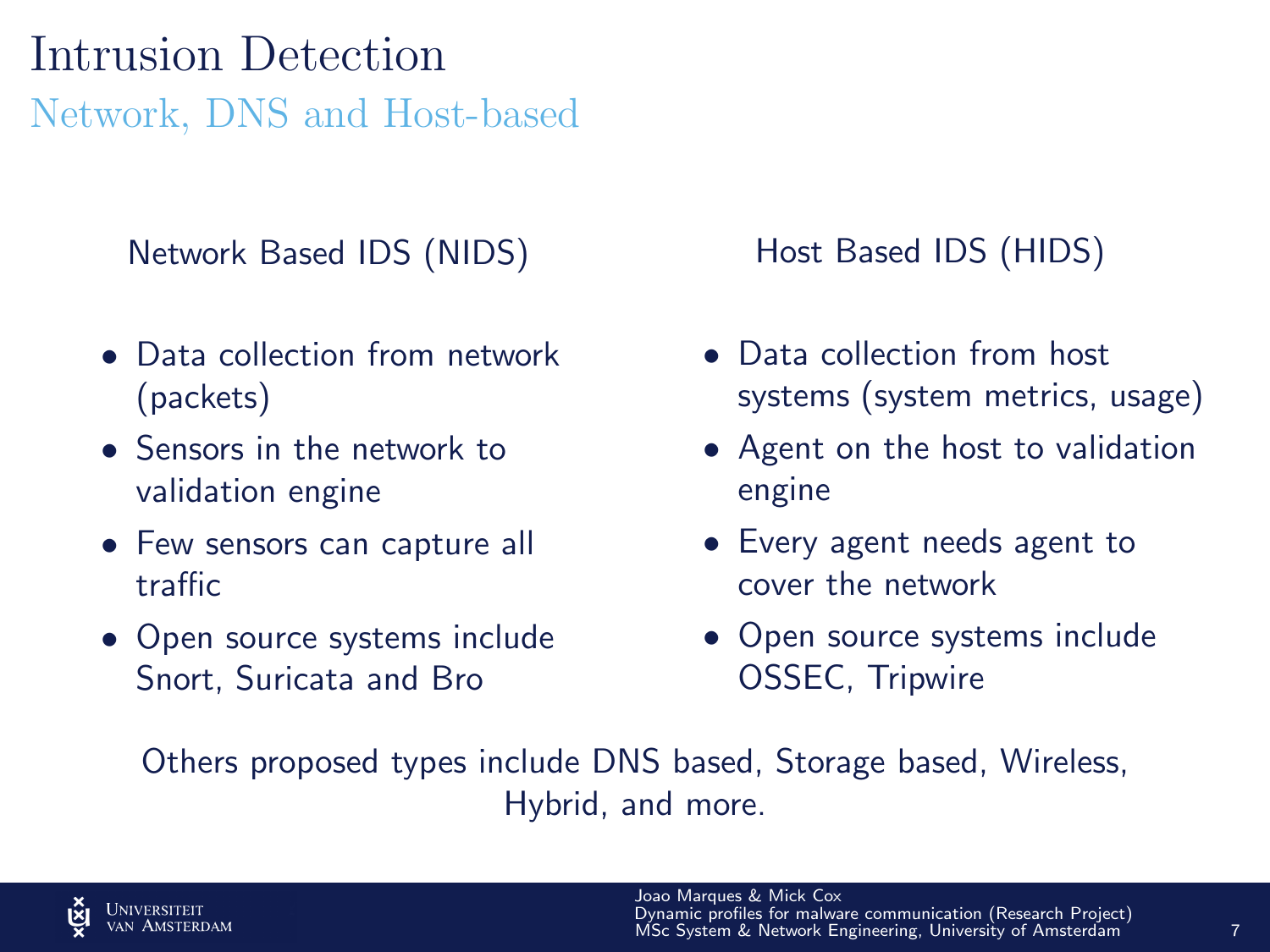#### Intrusion Detection Methods

Signature based IDS

- Based on predefined rules (malicious usage)
- Mostly pattern matching
- Generally unable to detect 0-days
- High true positive and false negative

Anomaly based IDS

- Based on training set (normal behavior)
- Mostly machine learning
- Detects deviations from normal behavior (anomalies)
- High false positives and true negative

Signature or anomaly based detection exists across the location (Host/Network)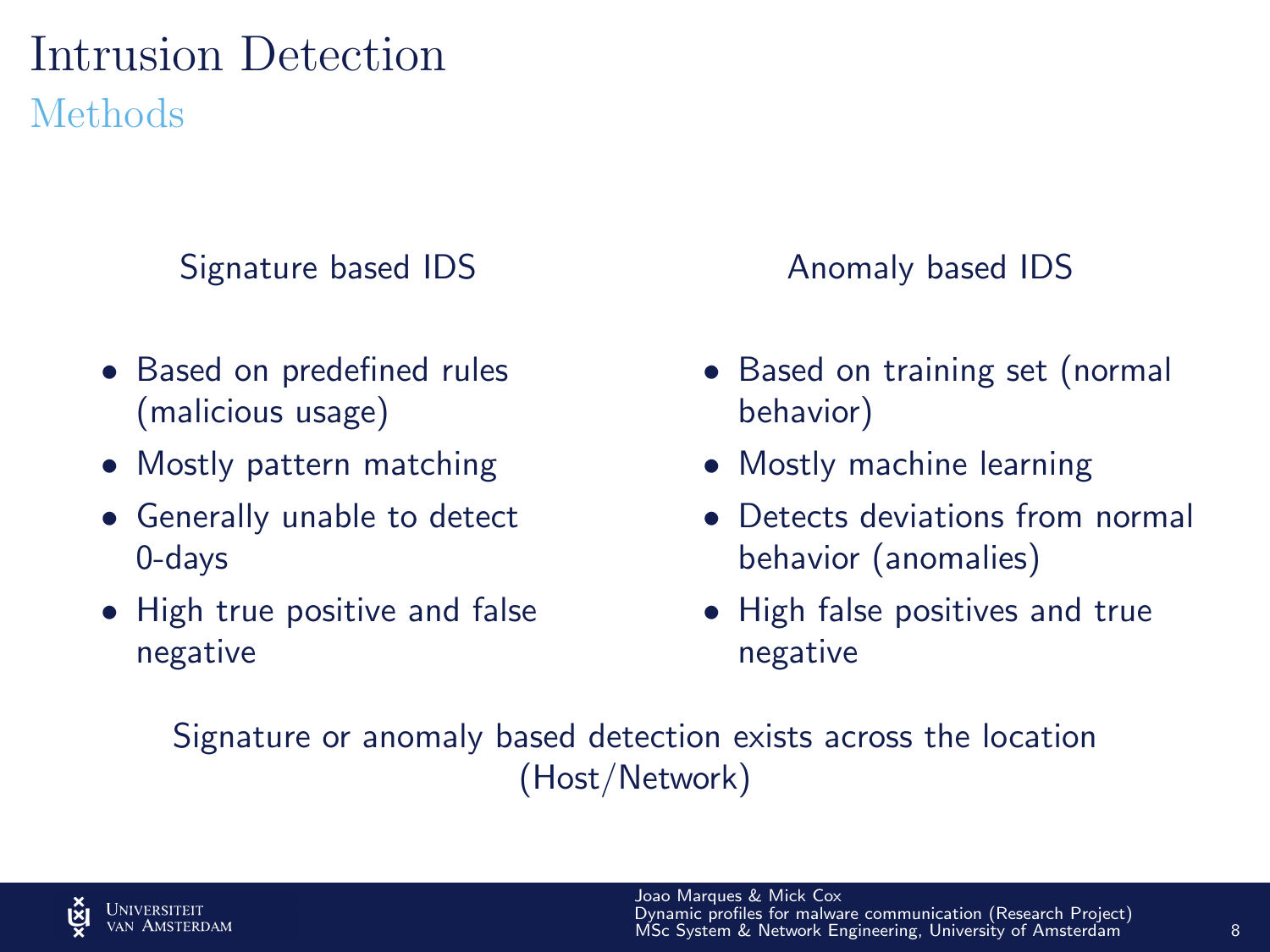### Intrusion Detection

Validation engine

#### Rule Header

- Rule Actions (Alert, log, pass, activate, dynamic ...)
- Protocols (TCP, UDP, ICMP, ... )
- IP address / Port and direction
- Activate and dynamic rules

#### Rule Options

- General (msg, classification, . . .)
- Payload (content, length, depth, distance , . . .)
- Non Payload (fragoffset, ttl, flags, ...)
- Post-Detection (logto, react, replace, ...)

#### Dynamic modules and preprocessors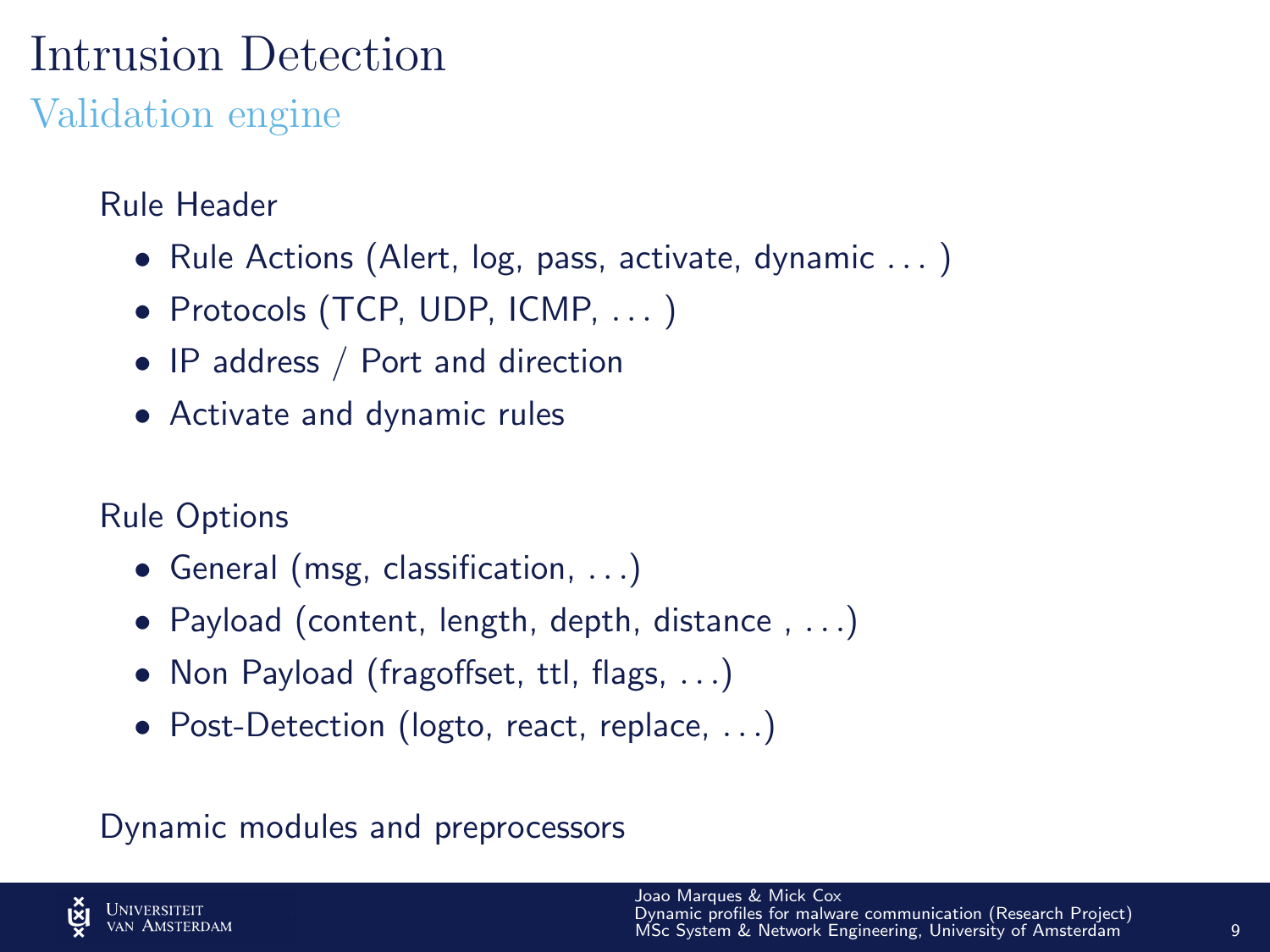#### Intrusion Detection

Example rule

An example for matching content:

alert tcp any any -> any 139 (content:"|5c 00|P|00|I|00|P|00|E|00 5c|";)

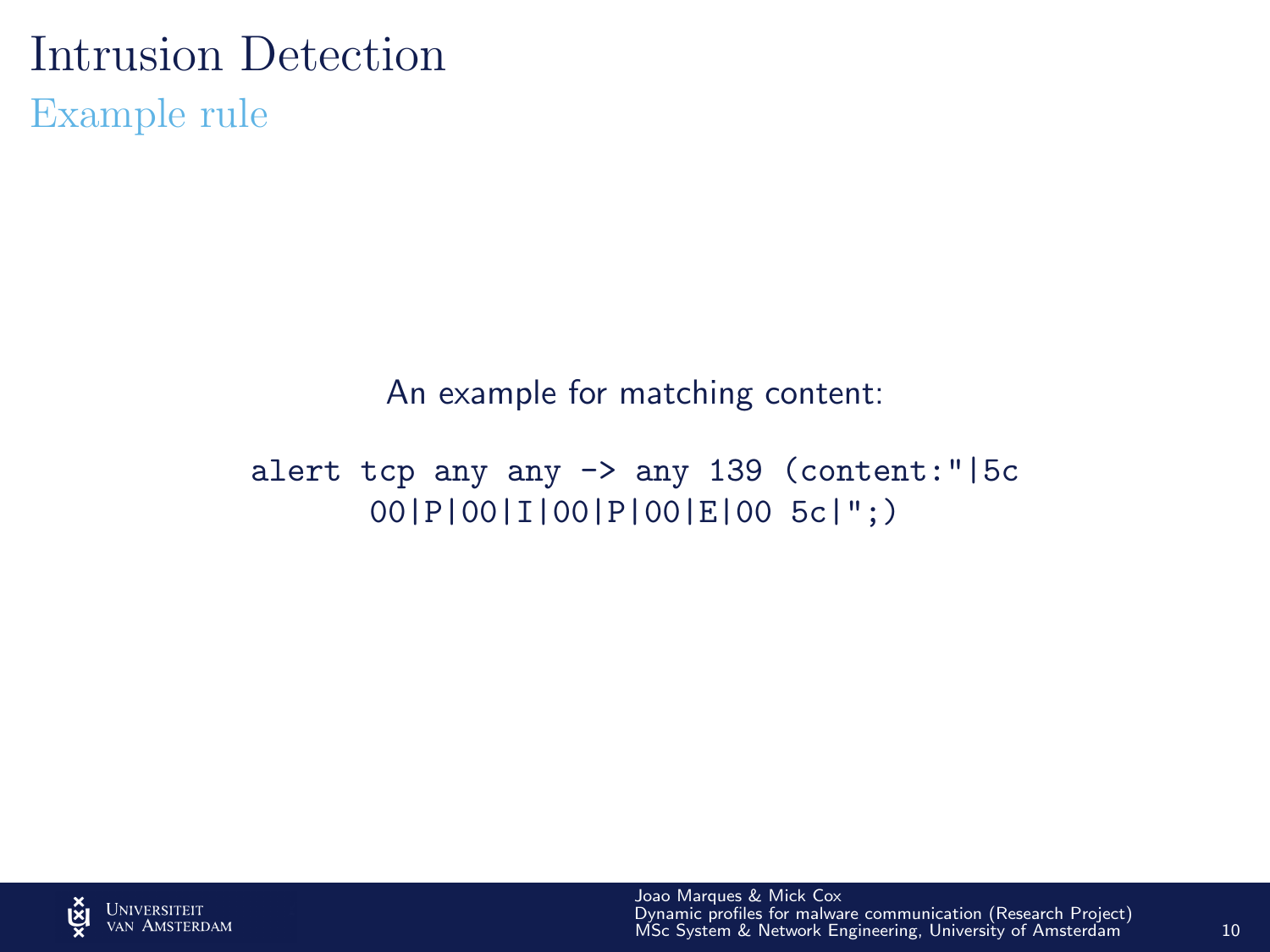# <span id="page-11-0"></span>Botnets & Advanced Persistent Threats A brief taxonomy

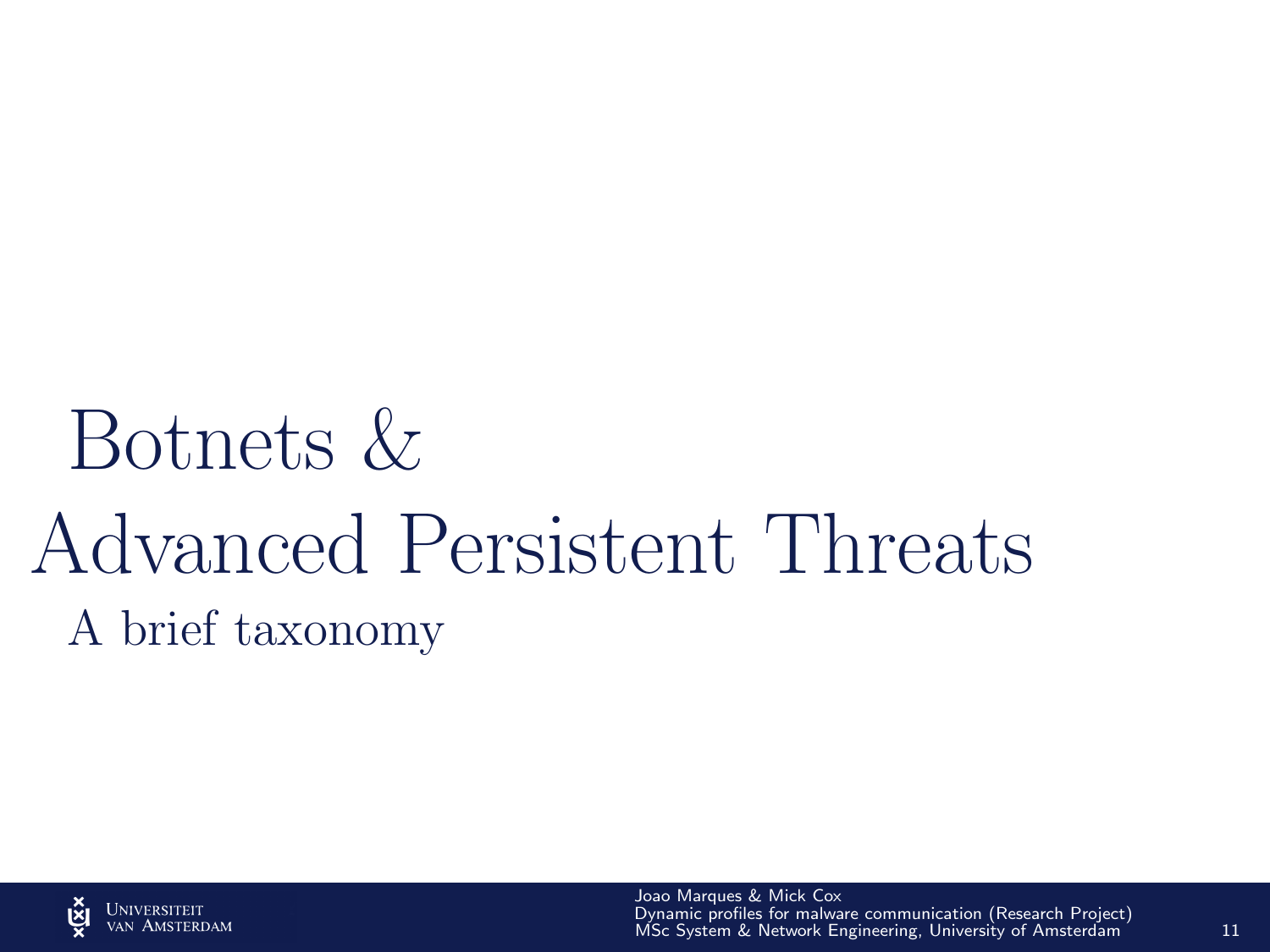#### Botnets & Advanced Persistent Threats

Botnets in short:

- A botnet is a network of infected computers, called bots
- Bots communicate with a Command & Control server, mostly over:
- Communication is common over HTTP(S), IRC or P2P systems
- Communication system on the bot is called a beacon

Advanced Persistent Threats in short:

- Targeted attack by a determined attacker
- Government or organizational funding
- Often utilizing botnets

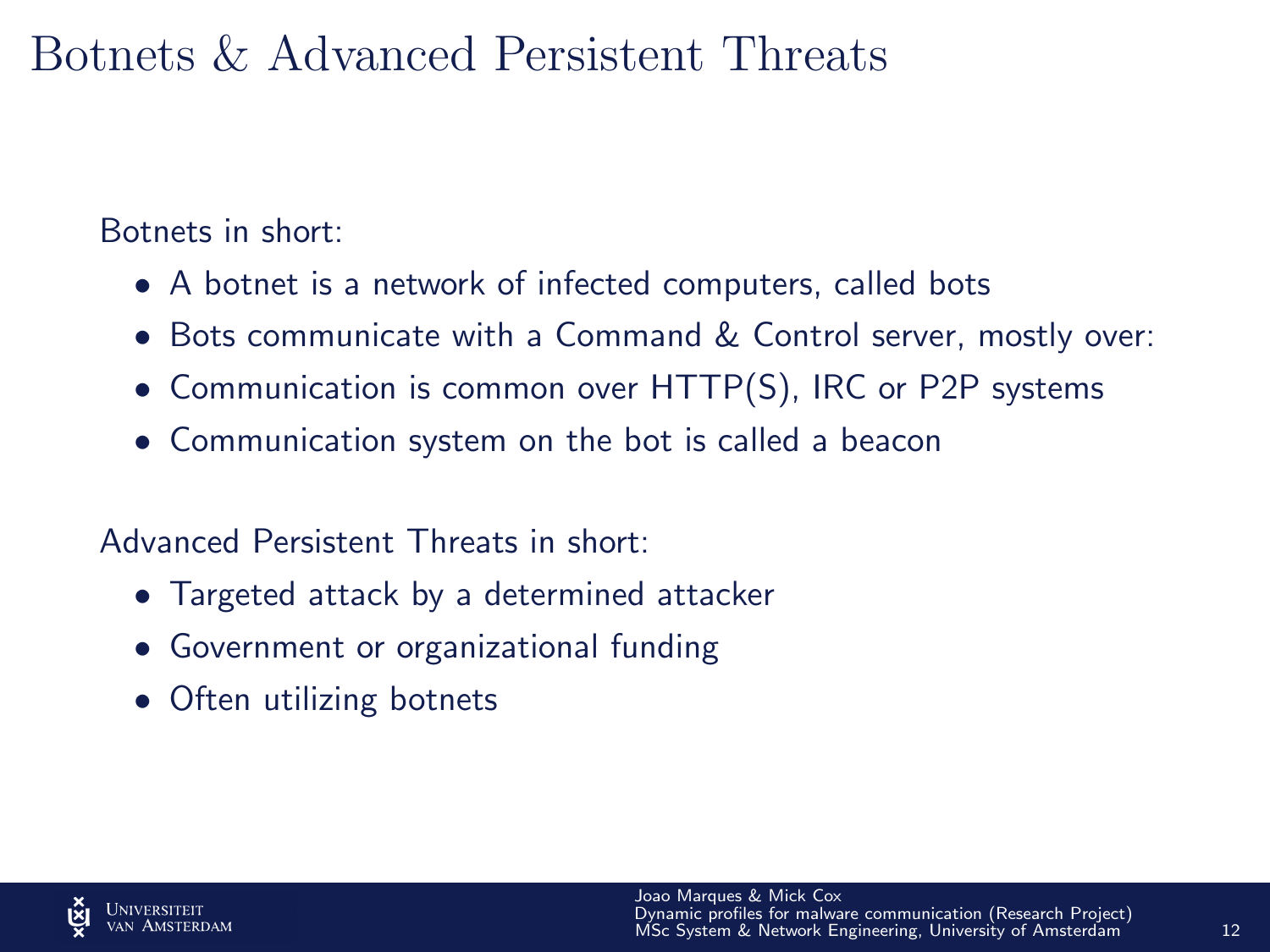## Botnets

Architecture

Different architectures between C&C's to bots exist:

- Centralized: fast convergence, single point of failure
- Decentralized: resilient but slow convergence
- Hybrid: best of both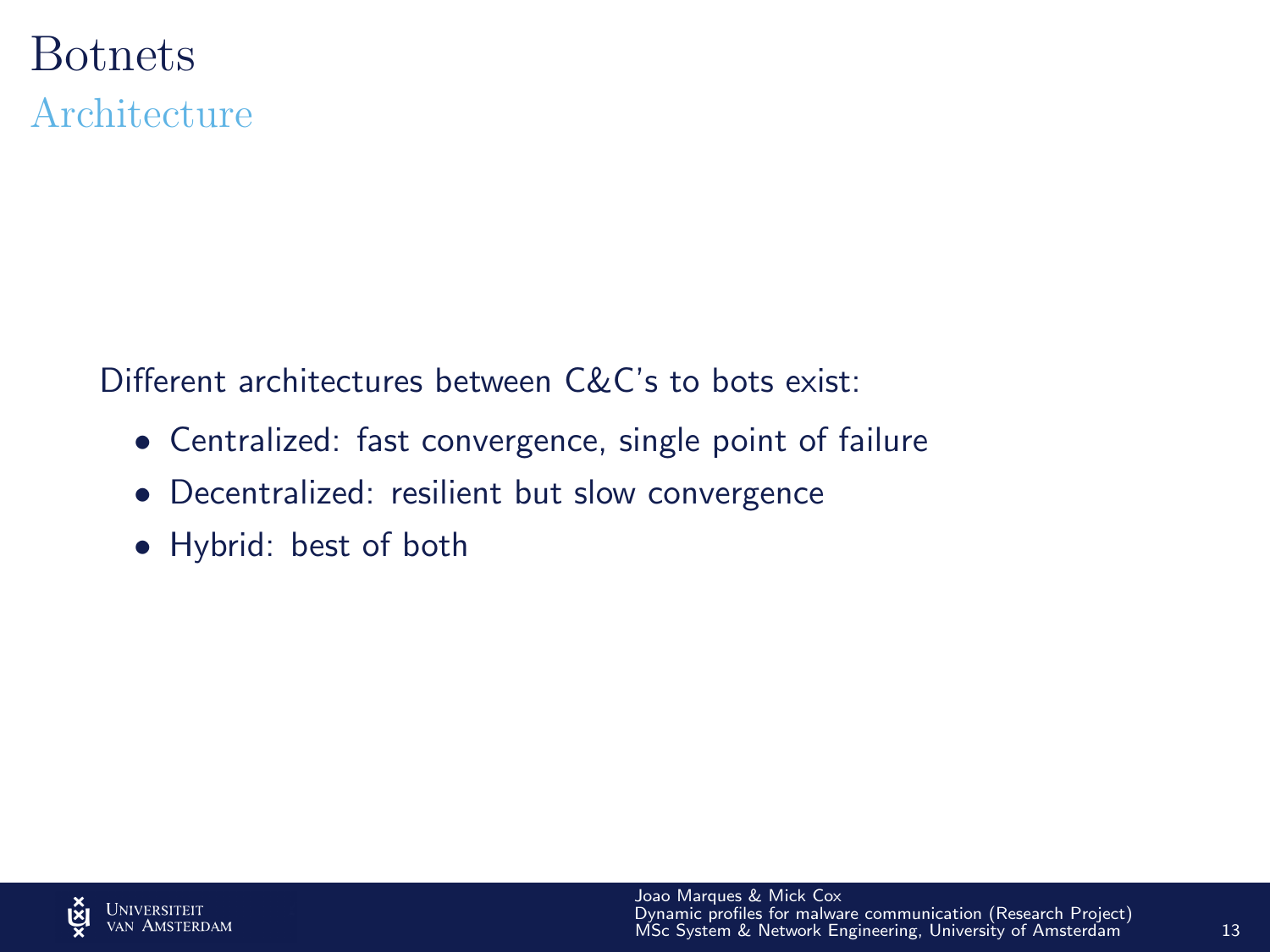## Joao Marques & Mick Cox [Dynamic profiles for malware communication \(Research Project\)](#page-0-0) MSc System & Network Engineering, University of Amsterdam 14

#### Botnets The whole process

In summarization: most attacks do follow the following process.

- 1. Malware is distributed, often over multiple channels
- 2. Host gets infected by exploiting a vulnerability and downloading the malware as a result
	- Downloads the main executable/script
	- Main script downloads necessary libraries
- 3. Reports to C&C
- 4. Communicates frequent keepalive to C&C
- 5. Execution of commands
- 6. Self replicates (optional)
- 7. Self destructs (optional)

| Interaction                                                                          |
|--------------------------------------------------------------------------------------|
| Internal                                                                             |
| Registration                                                                         |
| Static<br>Dynamic                                                                    |
| $c$ & $c$                                                                            |
| Direction of the<br>Type of<br>Communication<br>information<br>protocols<br>messages |
| Orders<br><b>IRC</b><br>Push                                                         |
| <b>HTTP</b><br>Control<br>Pull                                                       |
| P <sub>2</sub> P                                                                     |
| <b>External</b>                                                                      |
| <b>DNS</b><br><b>P2P services</b><br><b>Whois</b>                                    |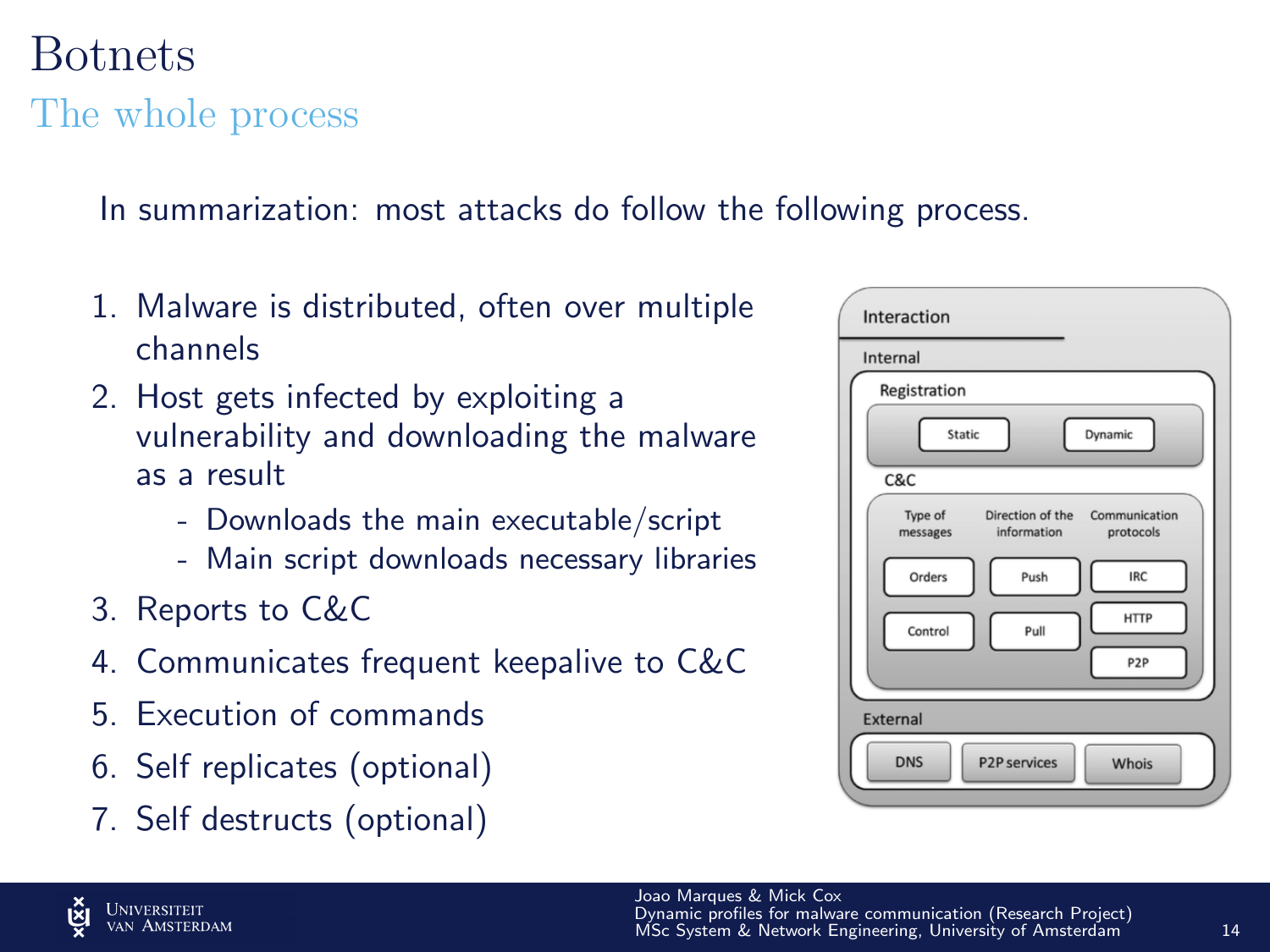#### Botnets

#### Detection techniques



#### Figure 2: Botnet detection techniques

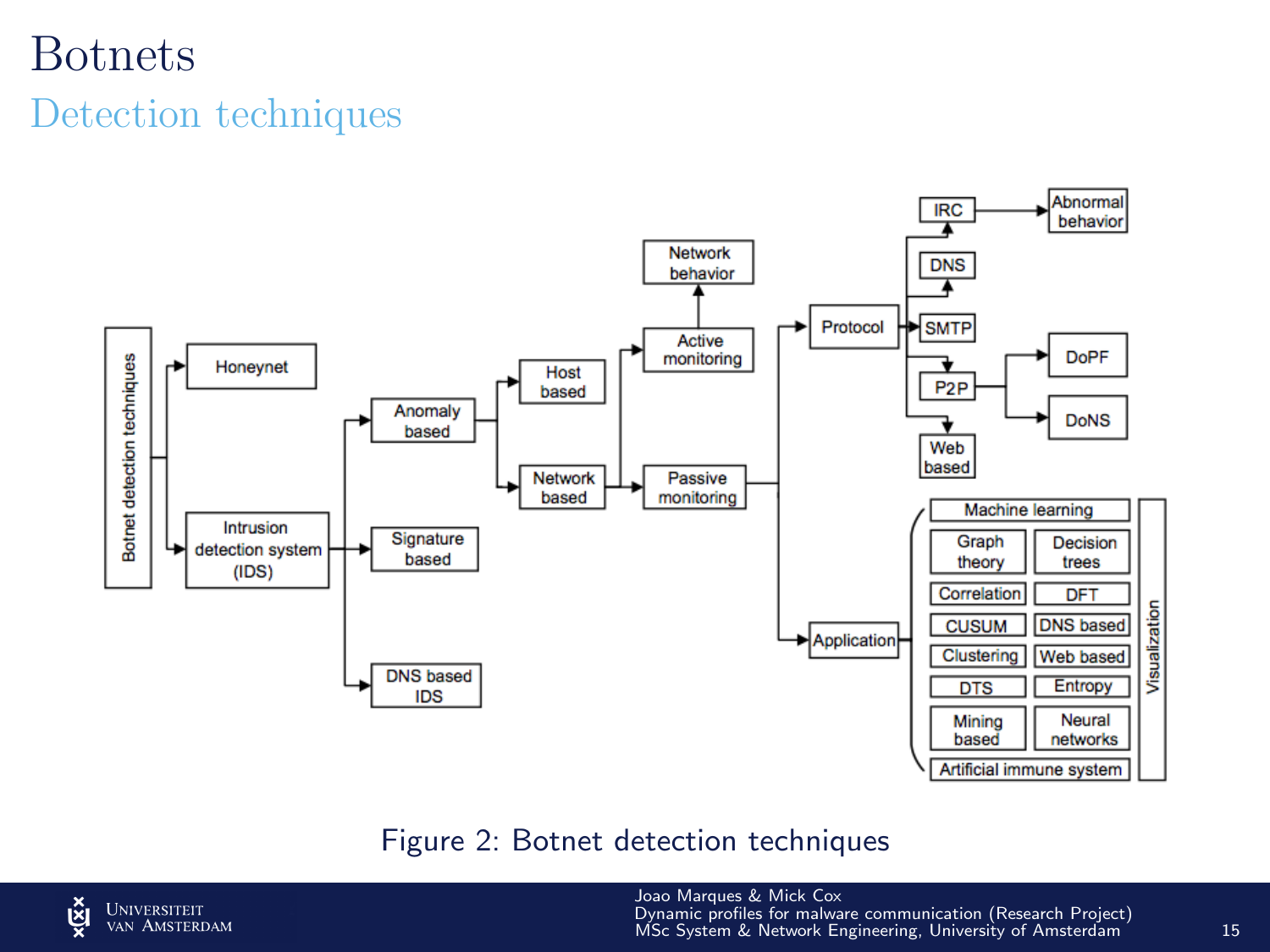#### Botnets

#### Hiding mechanisms

Some of the reported hiding mechanisms include:<sup>1</sup>

- Multi-hopping (Usage of multiple proxies / gateways)
- Network traffic encryption
- Binary obfuscation
- Code polymorphism
- Fast flux networks (Quickly change DNS)
- E-mail spoofing (for spam)

 $1$ Survey and taxonomy of botnet res. thr. life-cycle, Rodríguez-Gómez et al. (2013)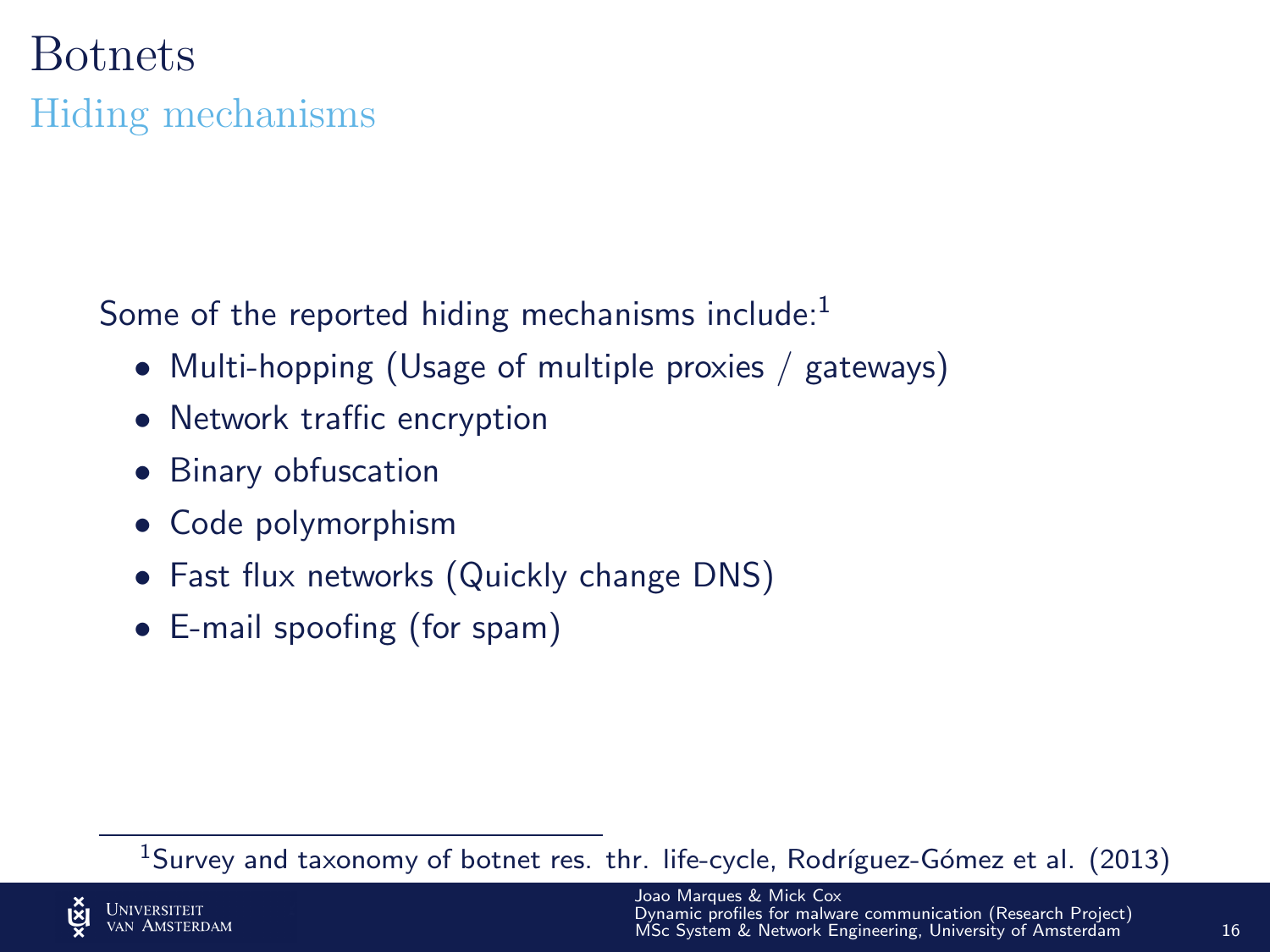# <span id="page-17-0"></span>Research Outline Initial plan & the pivot

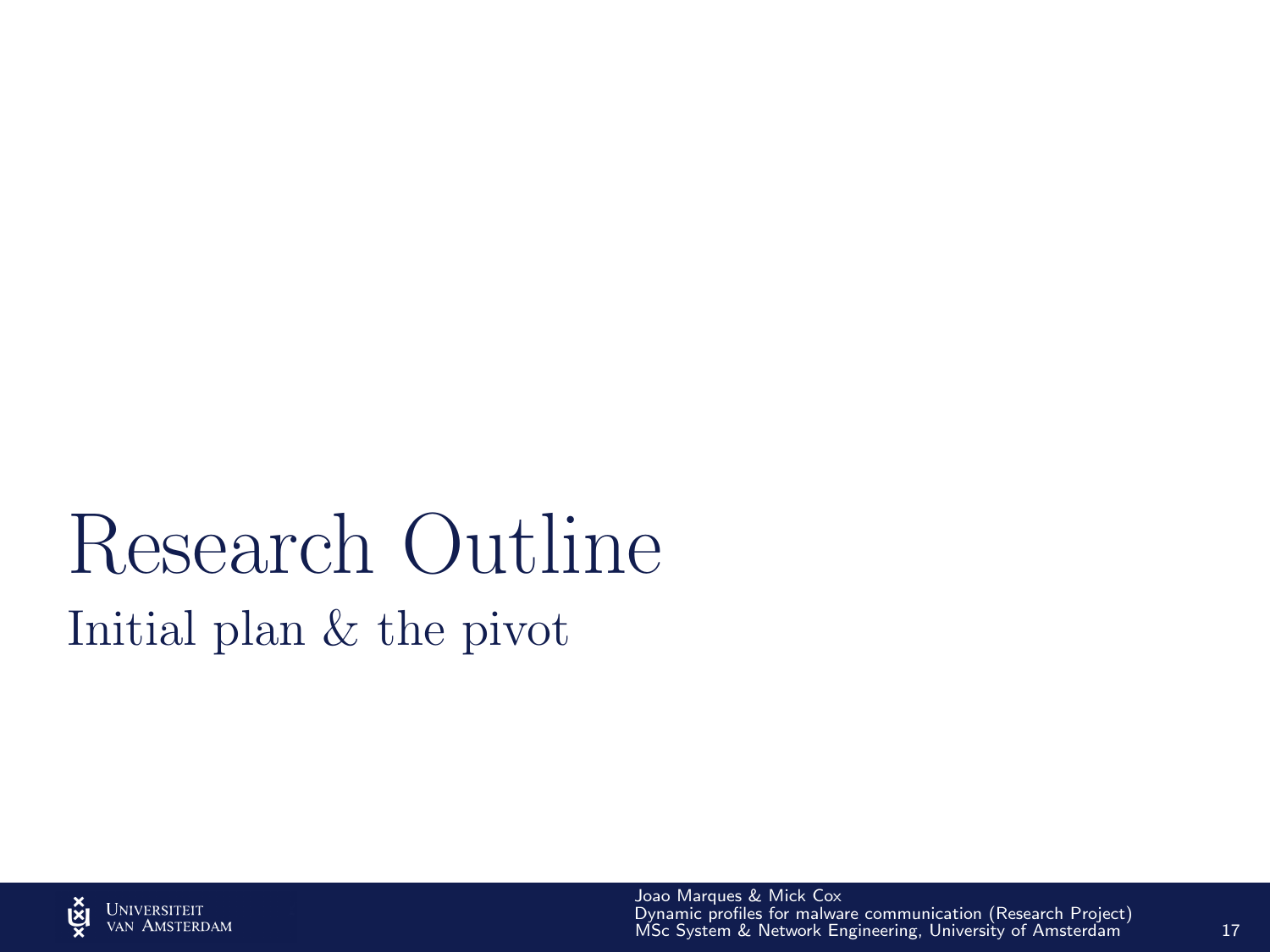#### Initial plan

Start with exploiting signature based detection.

- 1. In dept research of signatures & signature based IDS
- 2. Find a weakness in the Snort 3 engine
- 3. Does it hold up against anomaly based techniques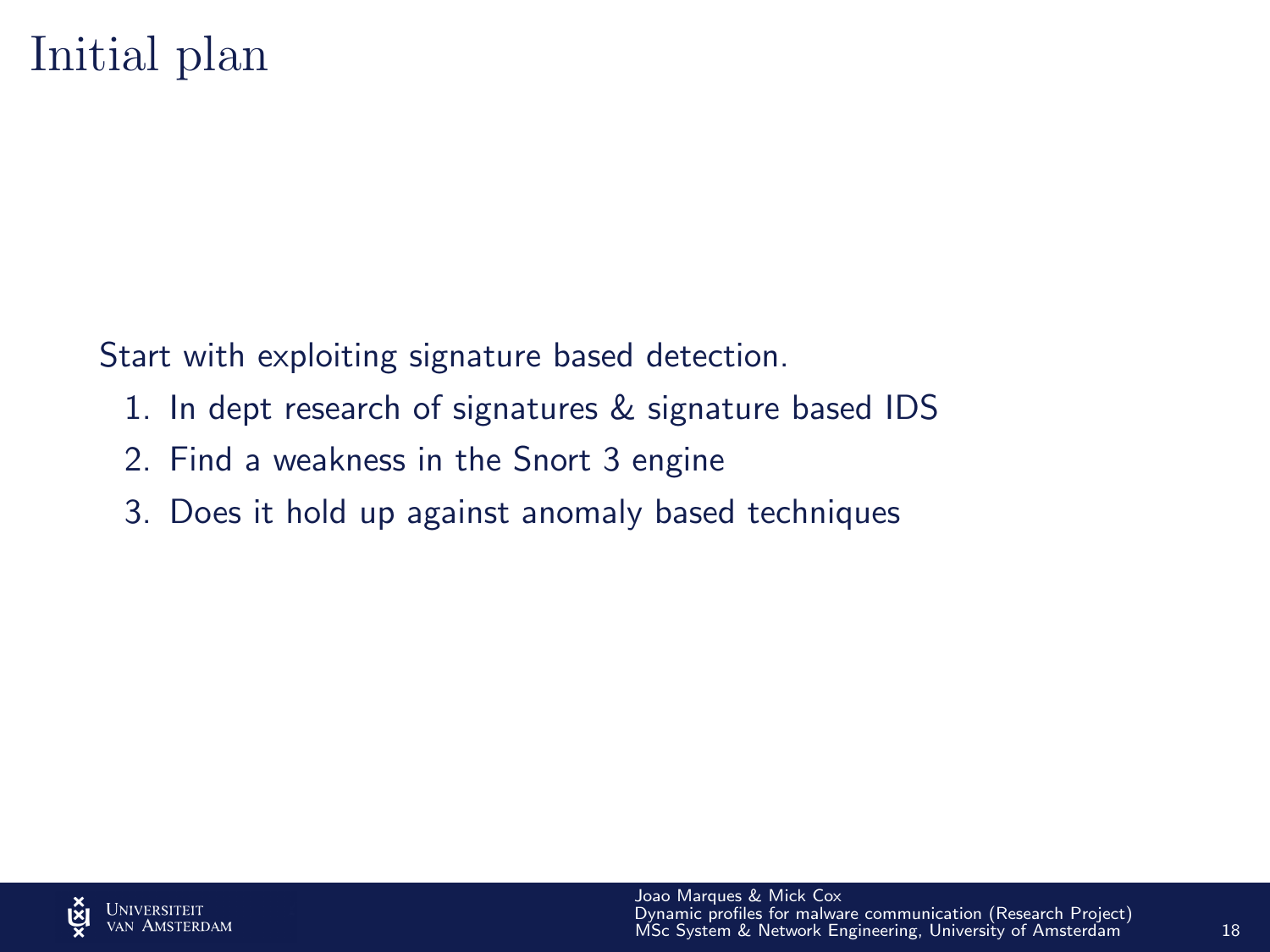### Setup & Experiment

VMware EXSi server at reims.studlab.os3.nl contains a virtual test environment as seen in the figure bellow:



#### Figure 3: Test environment

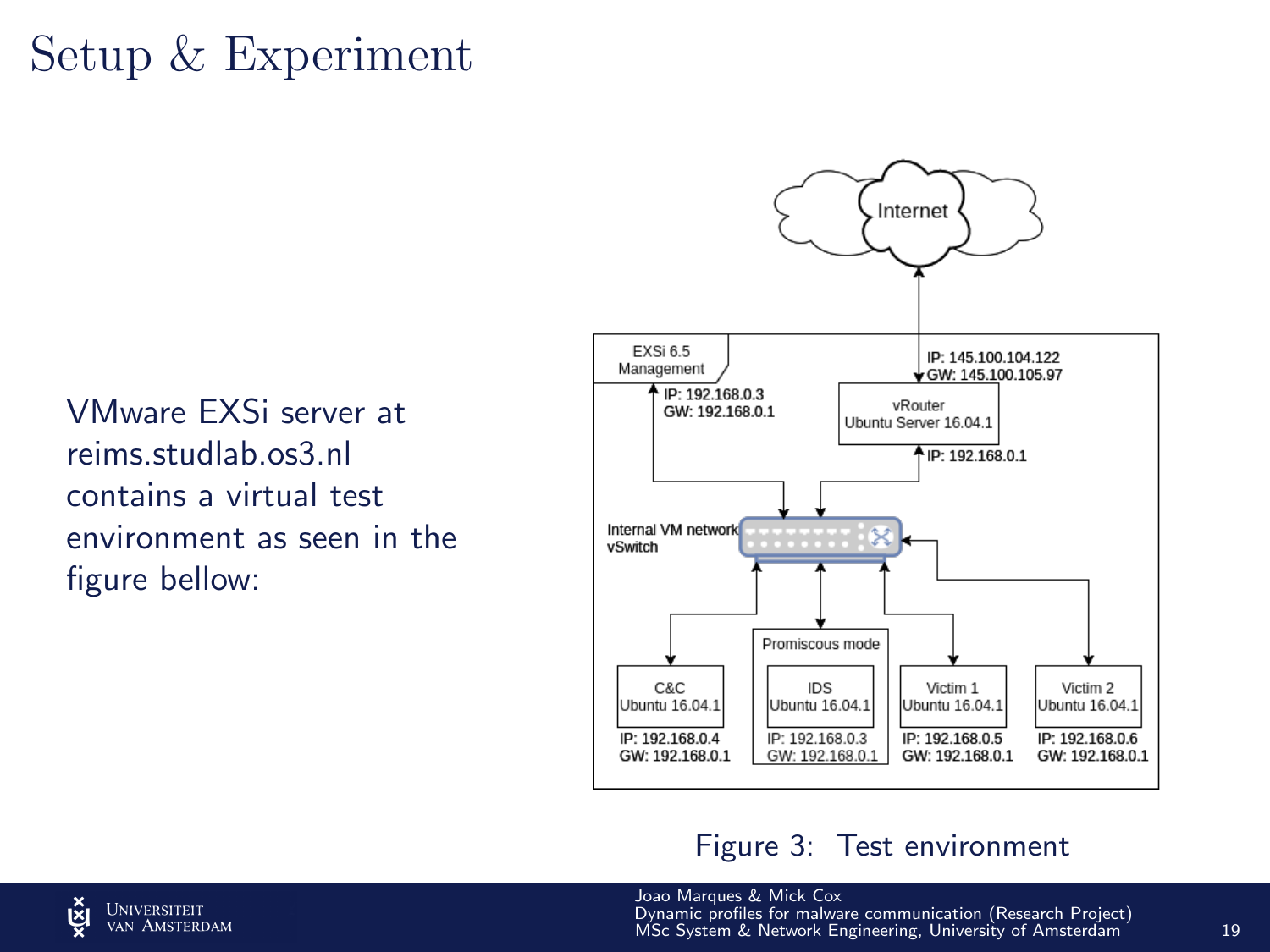### Some considerations

Leading to the pivot

- Signature are by definition deterministic
	- No existing signatures for new malwares, evasion by default
	- Due to modular design, shortcomings can be patched
- Anomalies are by definition not normal
	- Normal behavior is defined by a representative data training set.
		- Training set context dependent & difficult to collect
	- If normal exists  $\implies$  not normal exists, for every area.
		- Mostly theoretical frameworks described in literature
		- Mostly machine learning ...

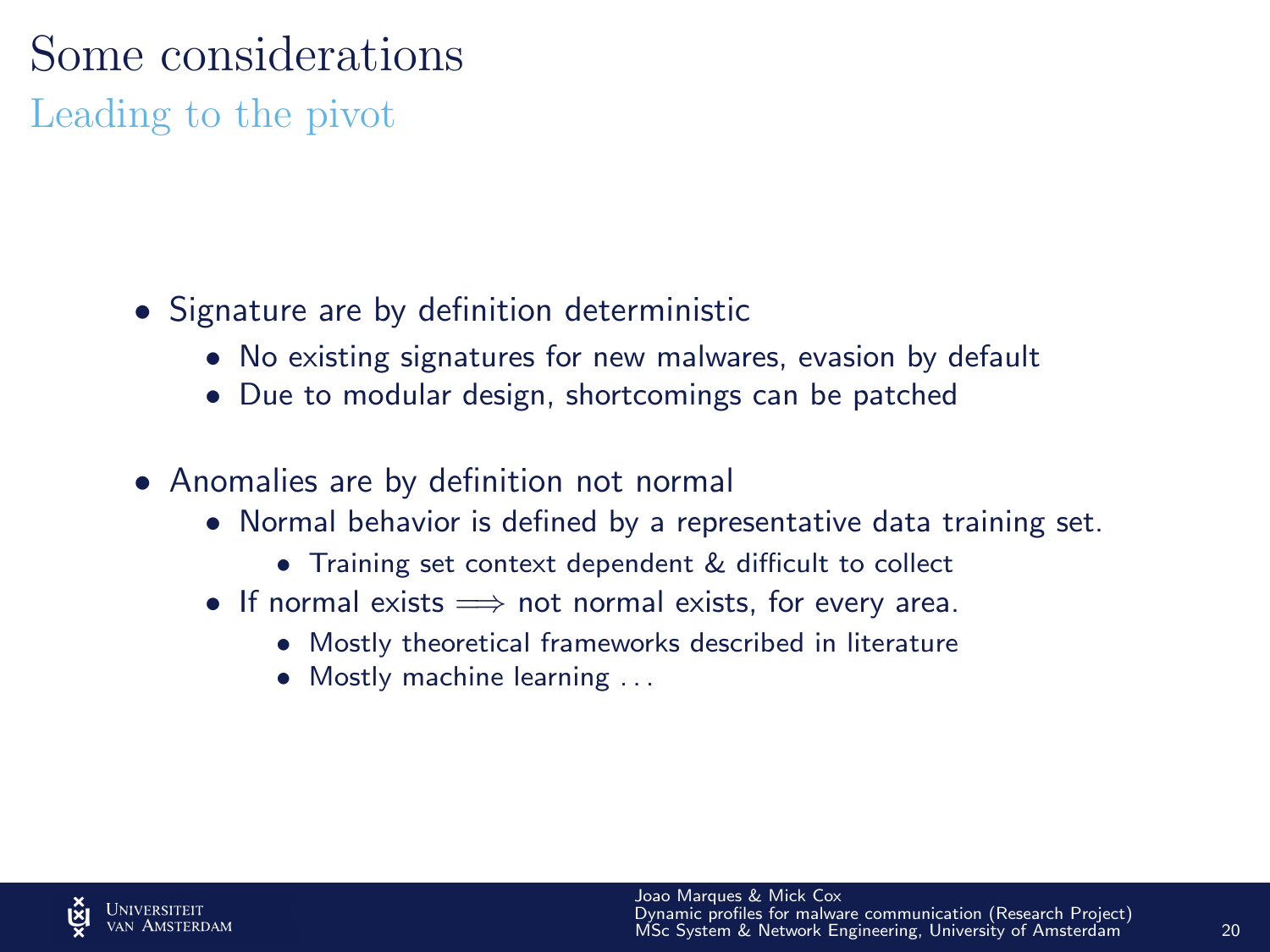# <span id="page-21-0"></span>Intelligent Malware A proposed framework

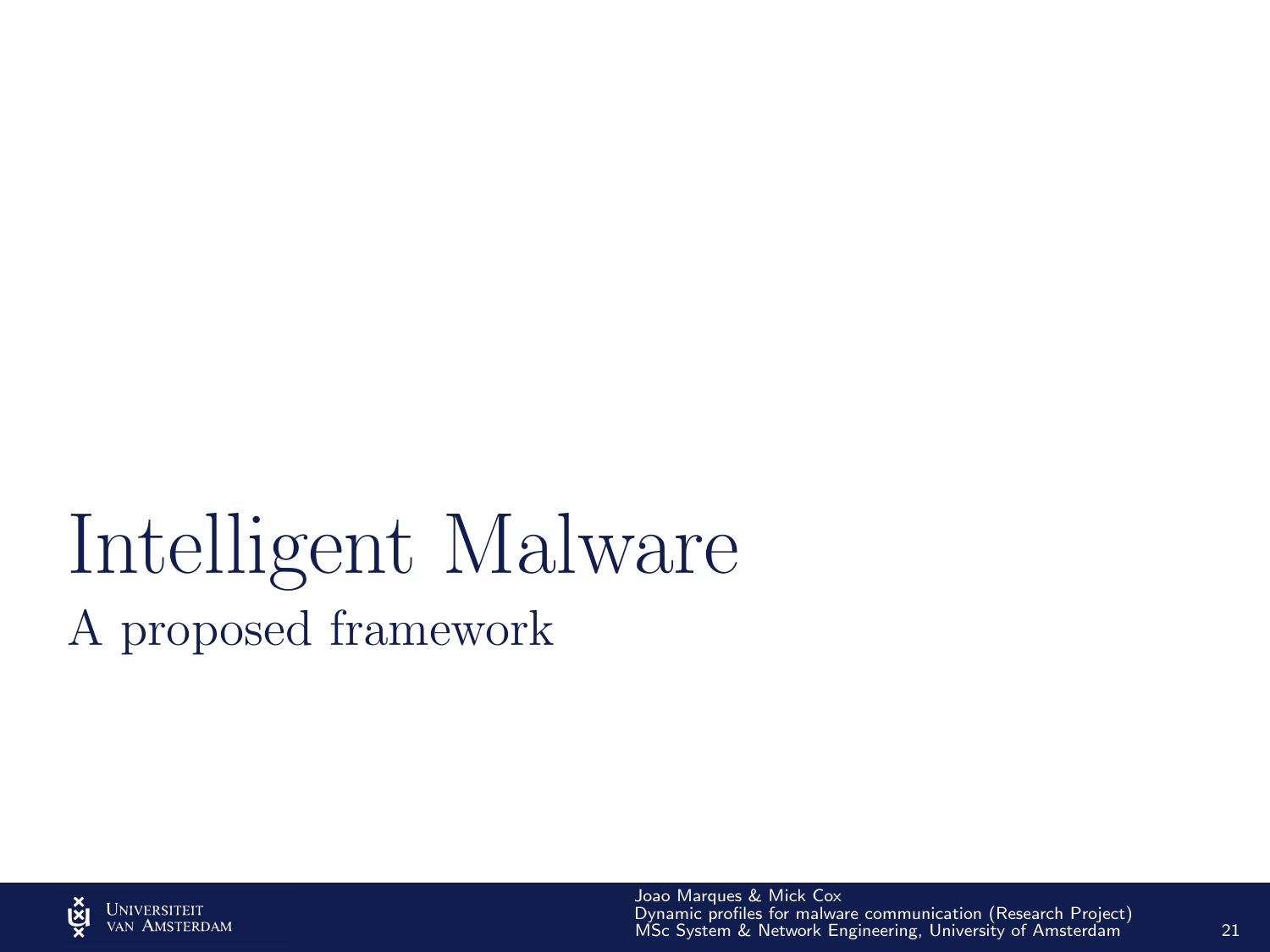#### Intelligent Malware

The concept

Malware that can make an educated guess prior to starting communication with the C&C, to avoid using anomalous methods of communication that could end up in the detection of the infection.

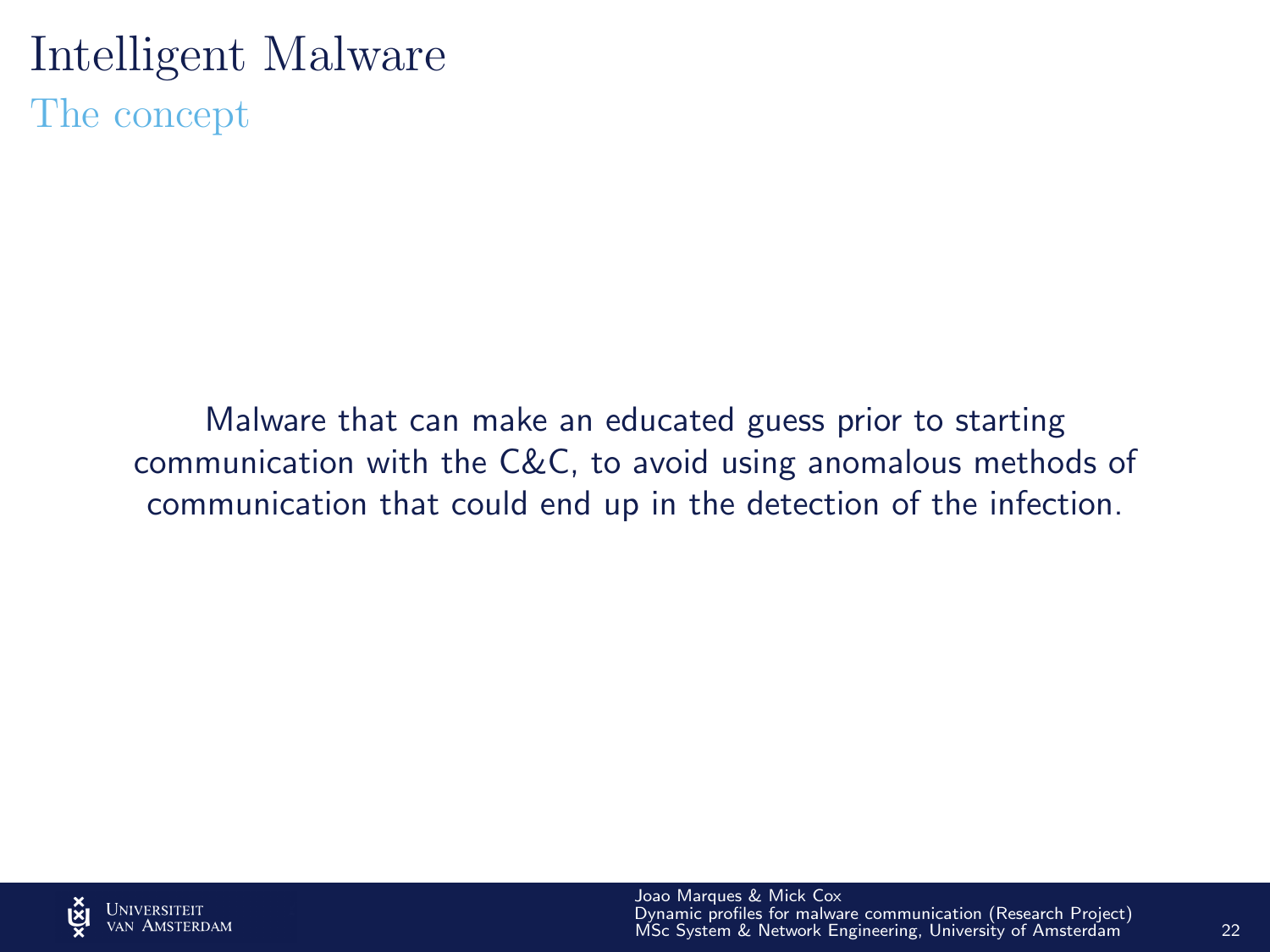## Intelligent Malware

The objective

The objective of this degree of "intelligence" is to:

- Hide in plain sight
- Frustrate signature making
- Frustrate anomaly detection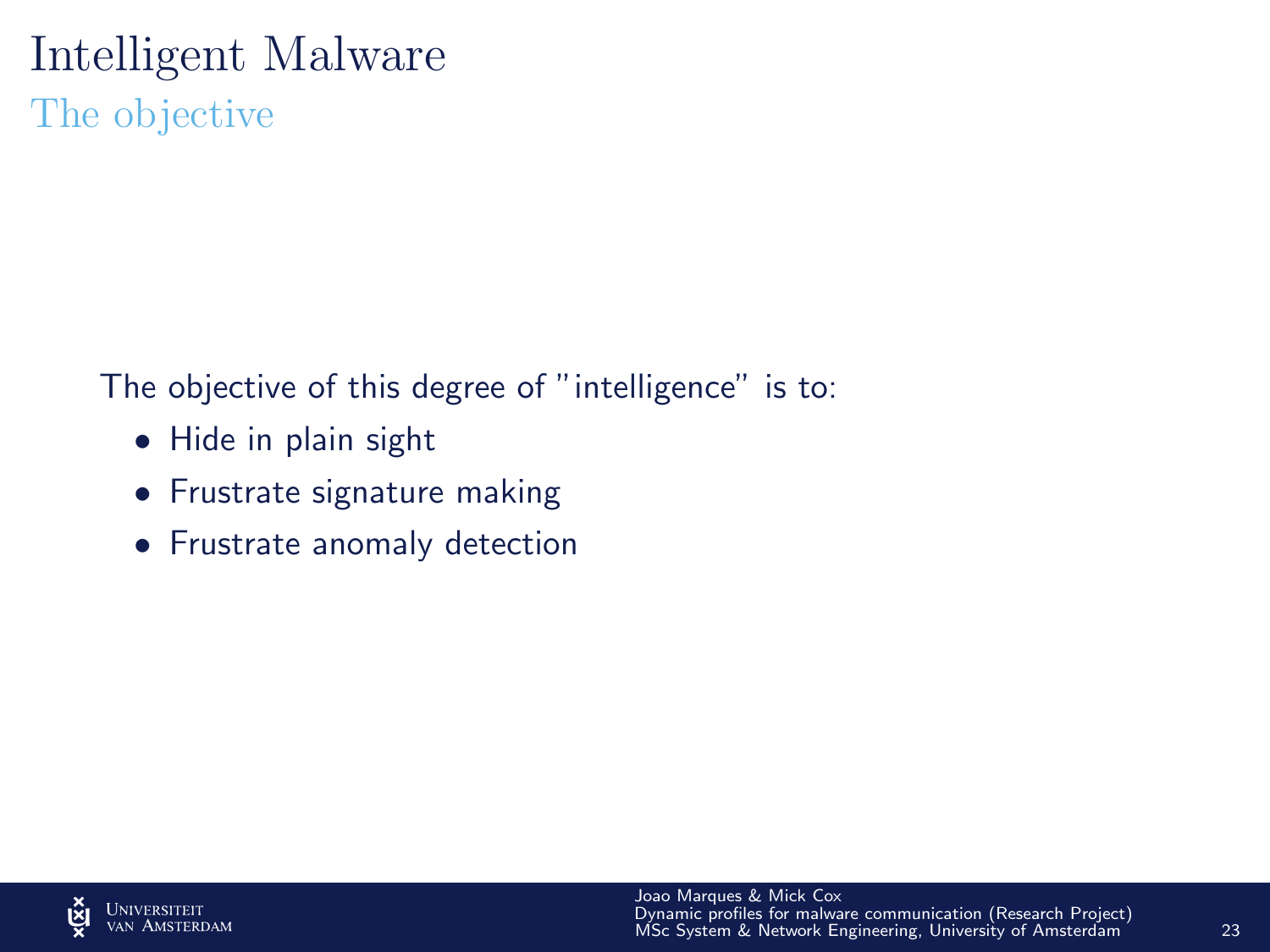#### System Overview Assumptions

Basic assumptions:

- Network is monitored by an IDS or an IPS
- Network traffic is being filtered
- There is no HIDS in infected systems
- At least one of the types of communication is being used in the infected host.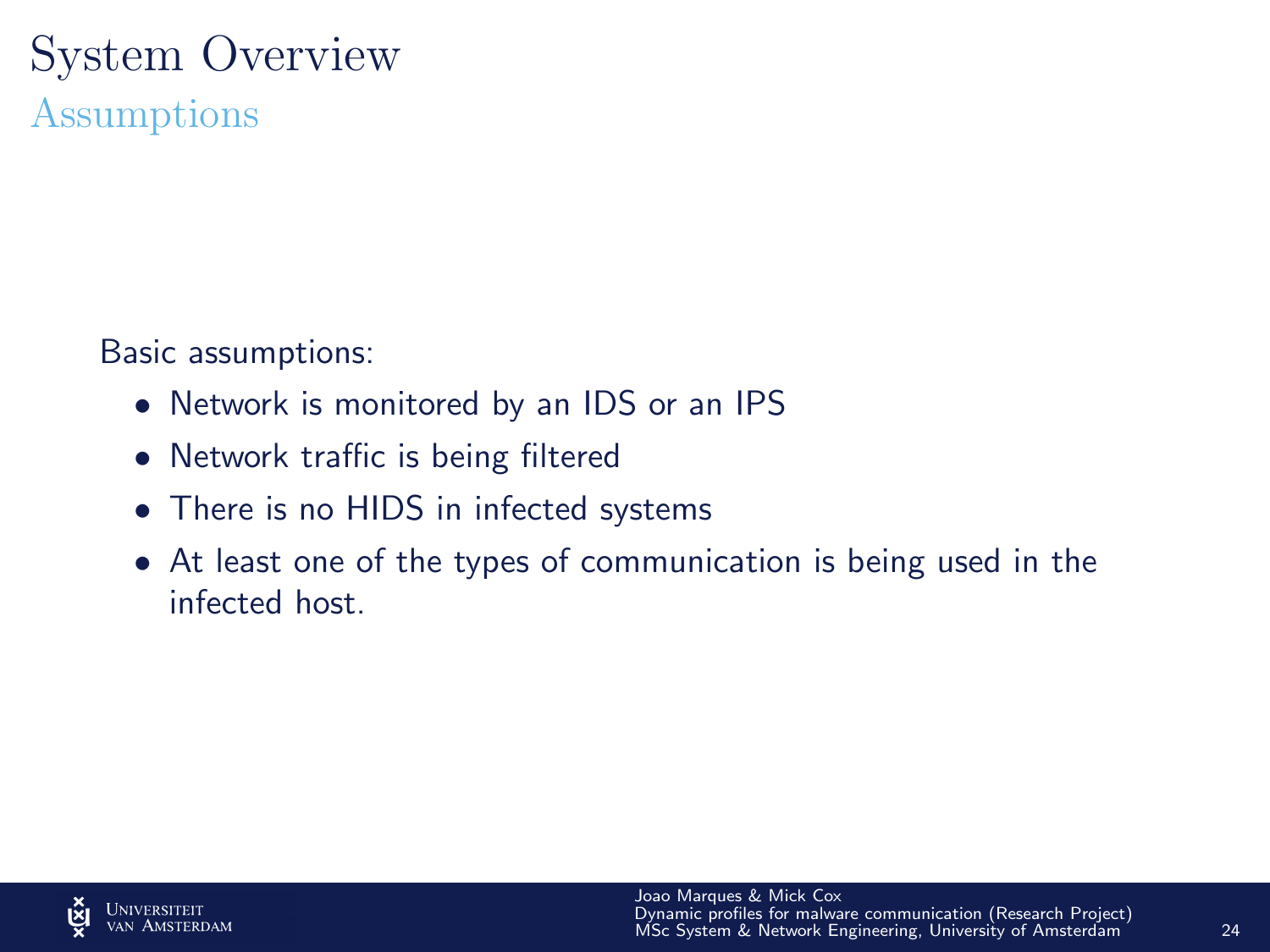## System Overview Malware Operation Method

A vulnerability in the victim is exploited and the payload executed. The malware gets downloaded and executed. From this point on the malware:

- Sniffs all DNS and SSH traffic of the victim for a limited amount of time
- Checks if any of the SSH connections initiated in the host
- Checks for specific domain lookups in the DNS traffic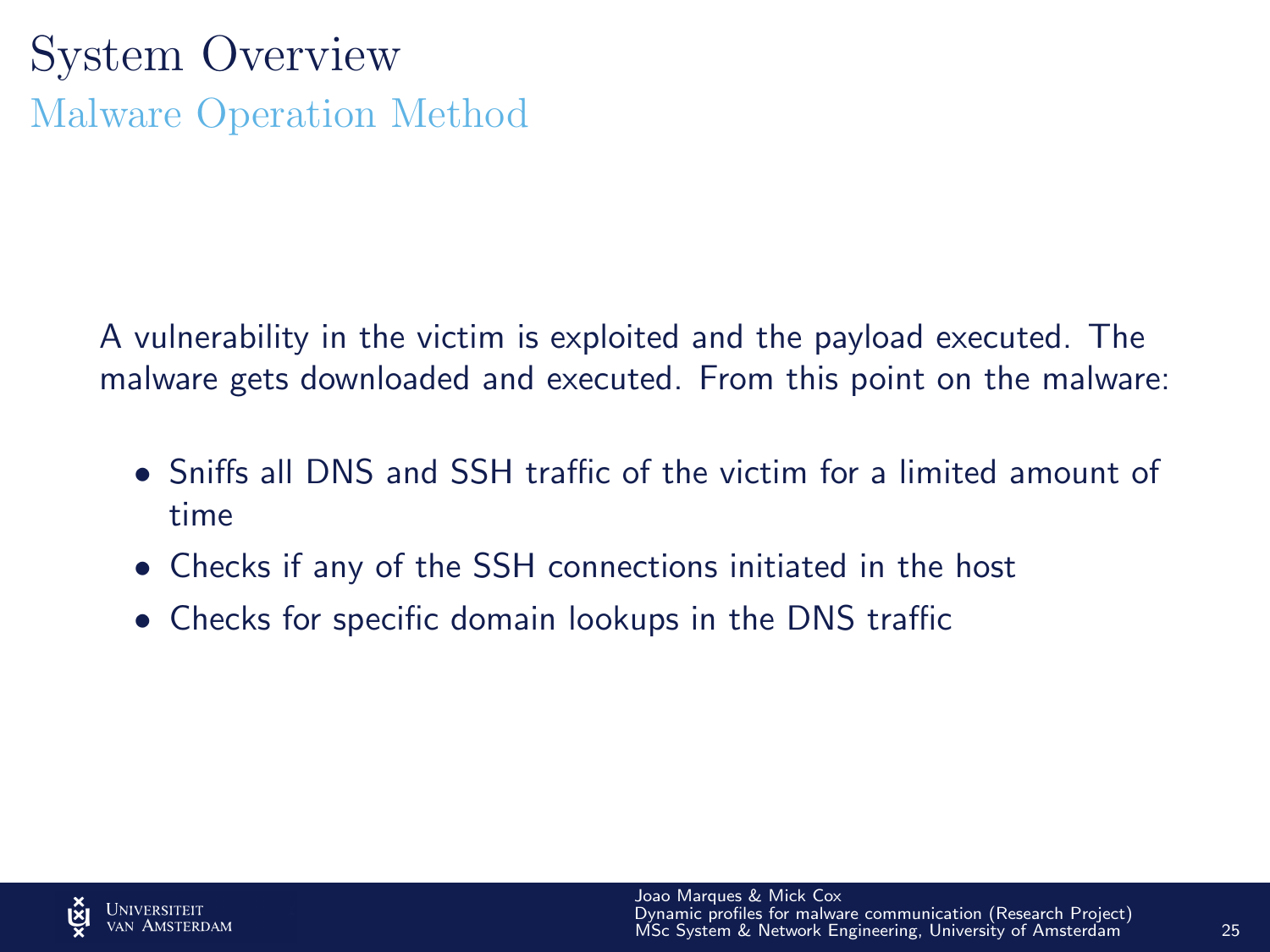## System Overview Malware Operation Method

- Once the sniffing operations is done (timeout) it does an "intelligent" analysis of the acquired information
- Downloads the module it requires to run that type of communication
- Starts communicating with the C&C that is listening on all types of communication
- if no suitable method of communication is found it deletes itself in a secure manner to prevent/hinder the creation of signatures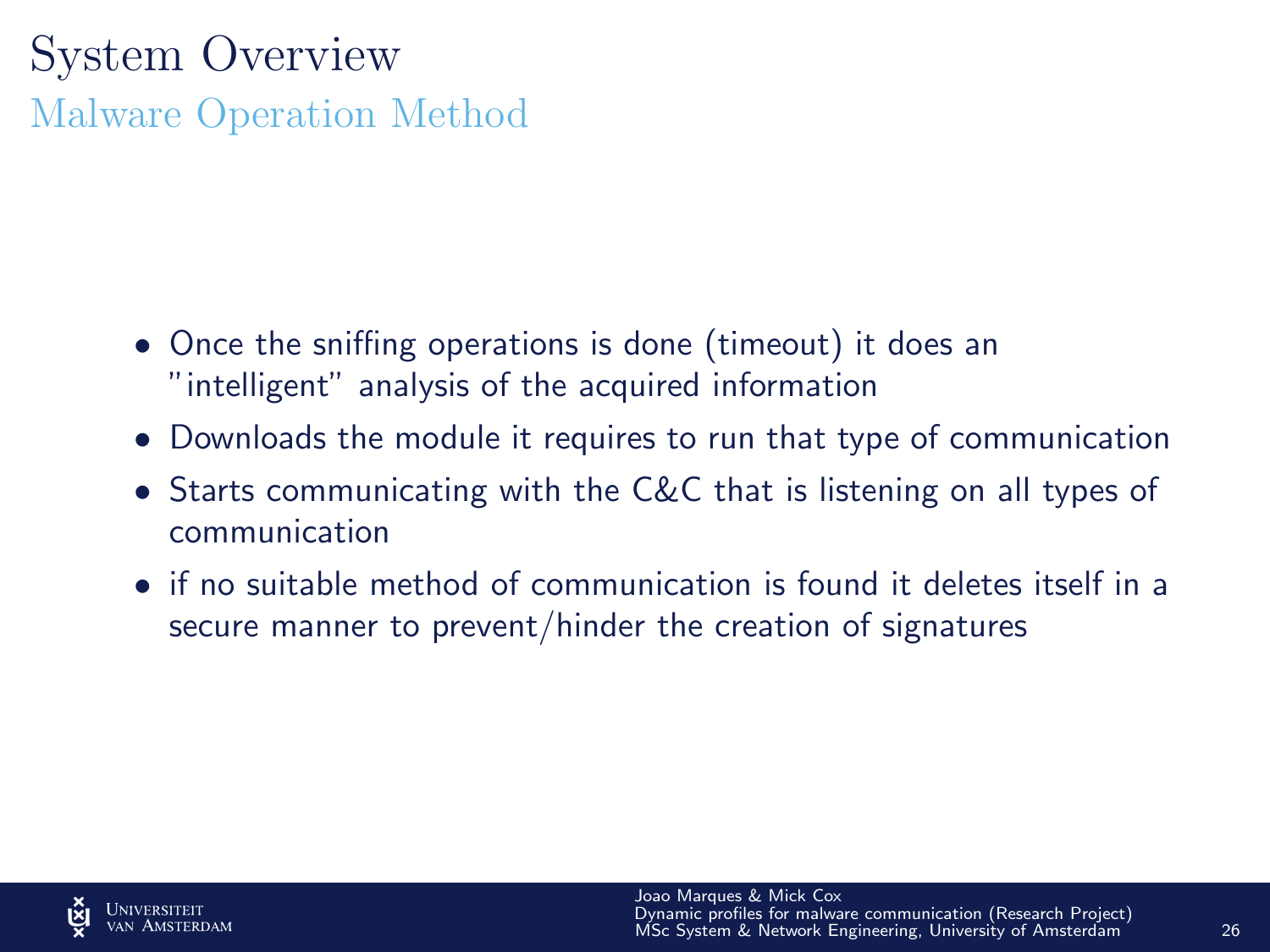## System status

Functionality Implemented

- Host Identification Implemented
- Network Sniffing Implemented
- Decision Making Partially Implemented
- Modular Communication Not Implemented
- Self Deletion Not Implemented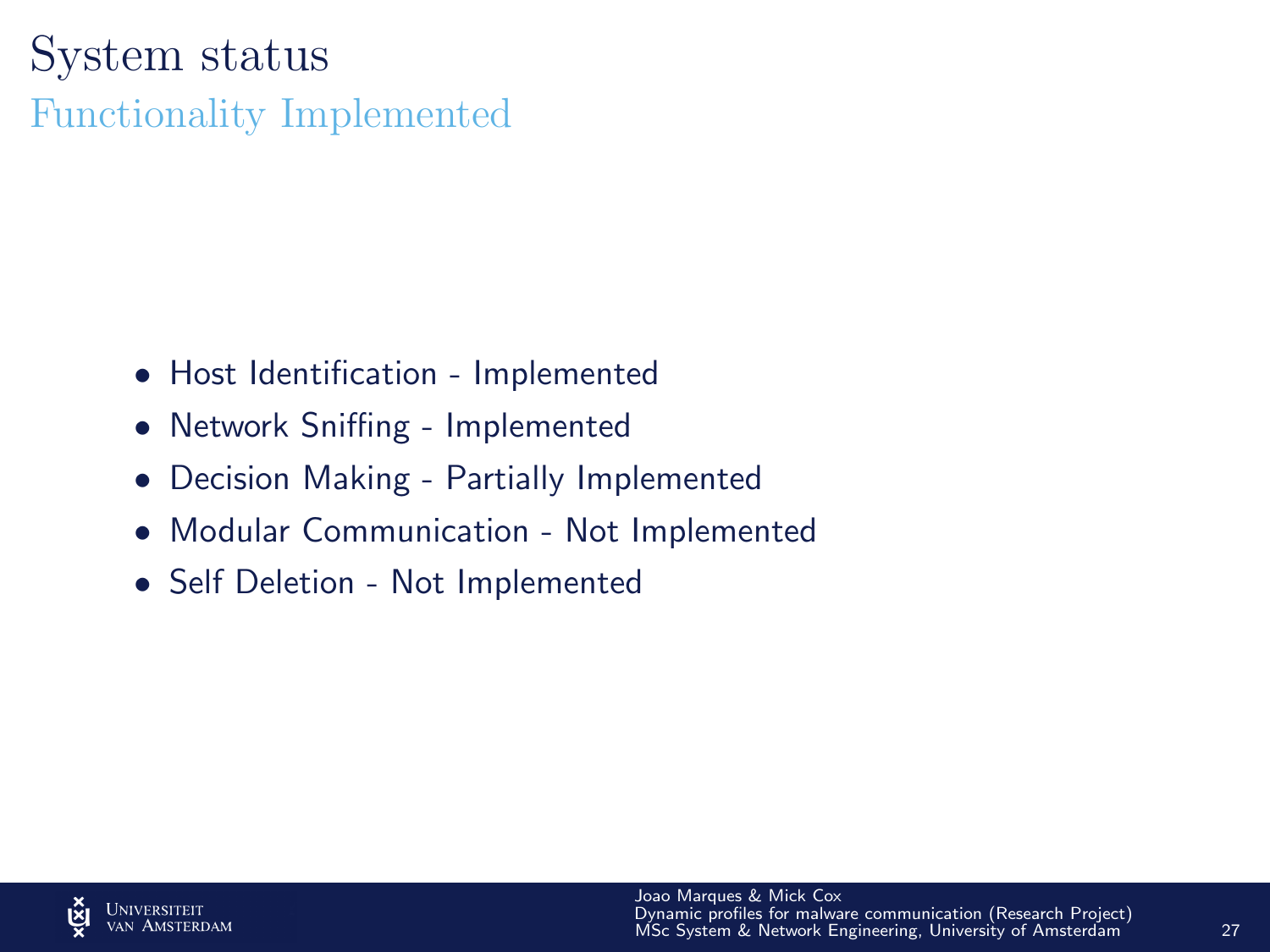## <span id="page-28-0"></span>Possible Countermeasures Against a smart and dynamic malware

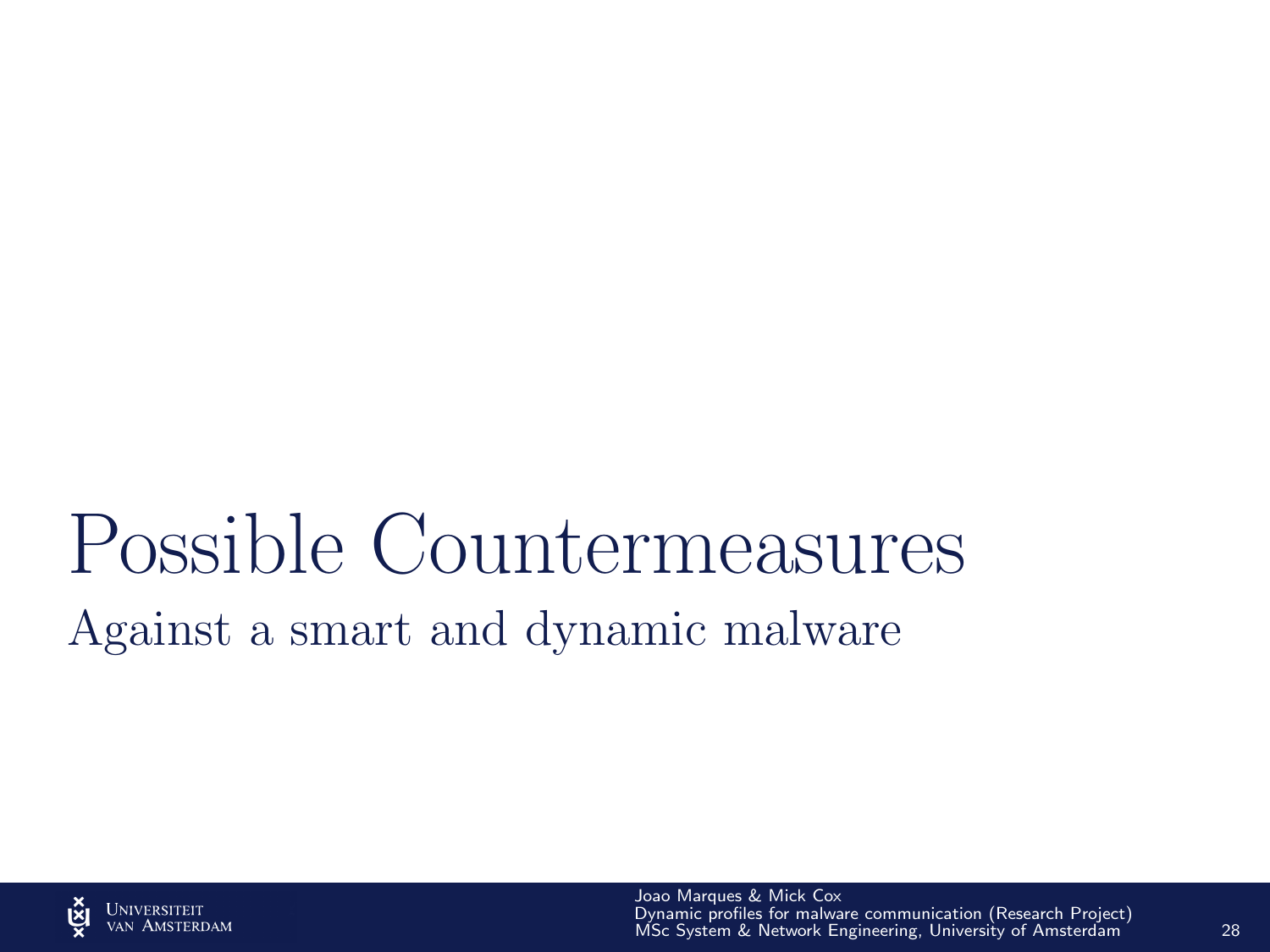## **Security** Usability trade-off

Enforcing heavy restrictions on users

- Anomaly detection on the initial download
- Restricting even very known and popular services. like Dropbox
- The usage of network services and applications outside of the normal patterns
- Less freedom implies stricter patterns, anomalies will be easier to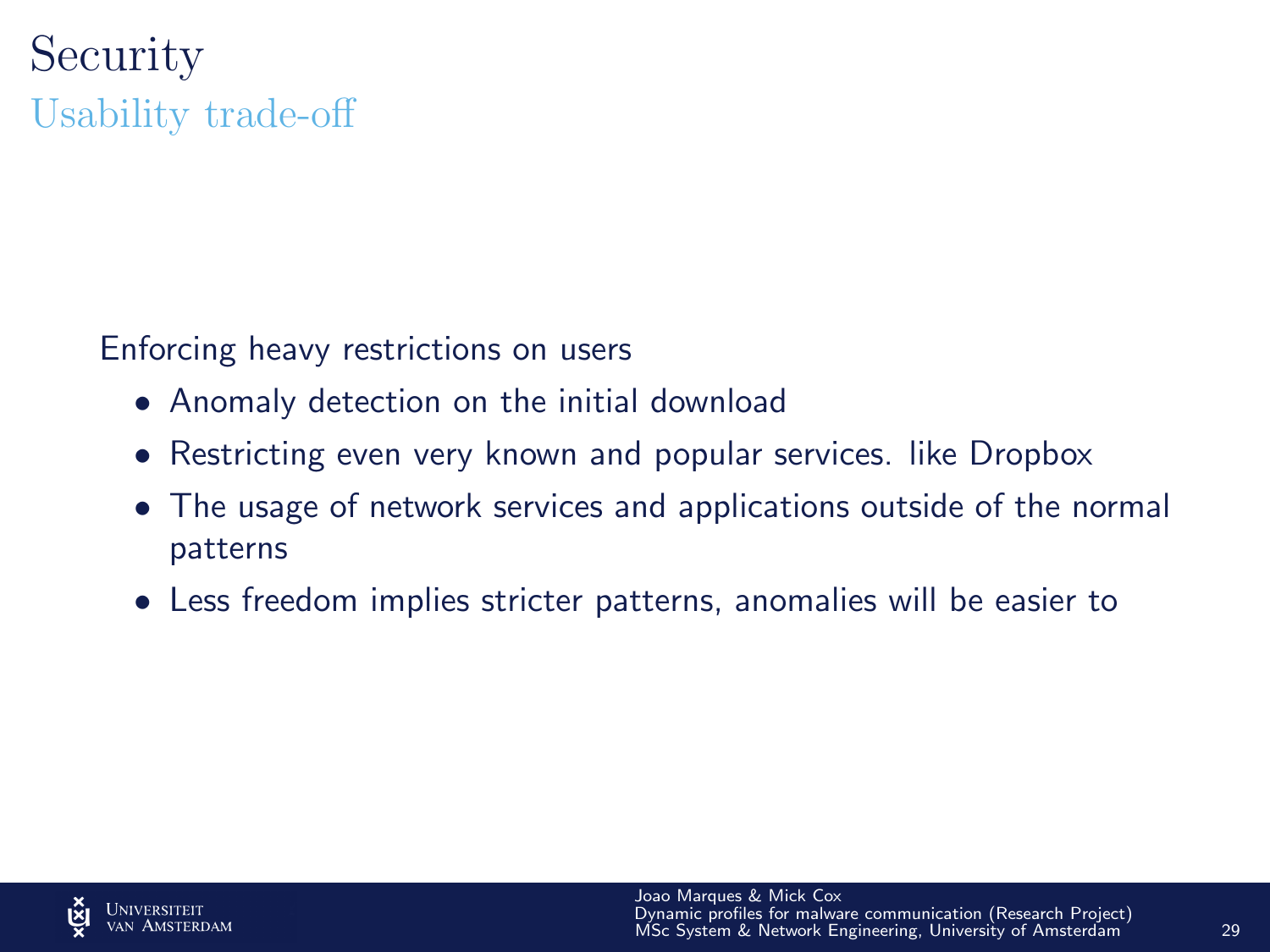#### Host Based Intrusion Detection

Defined yet again

In essence, what are HIDS?

- Agent on the client
- Central logging server to which it reports

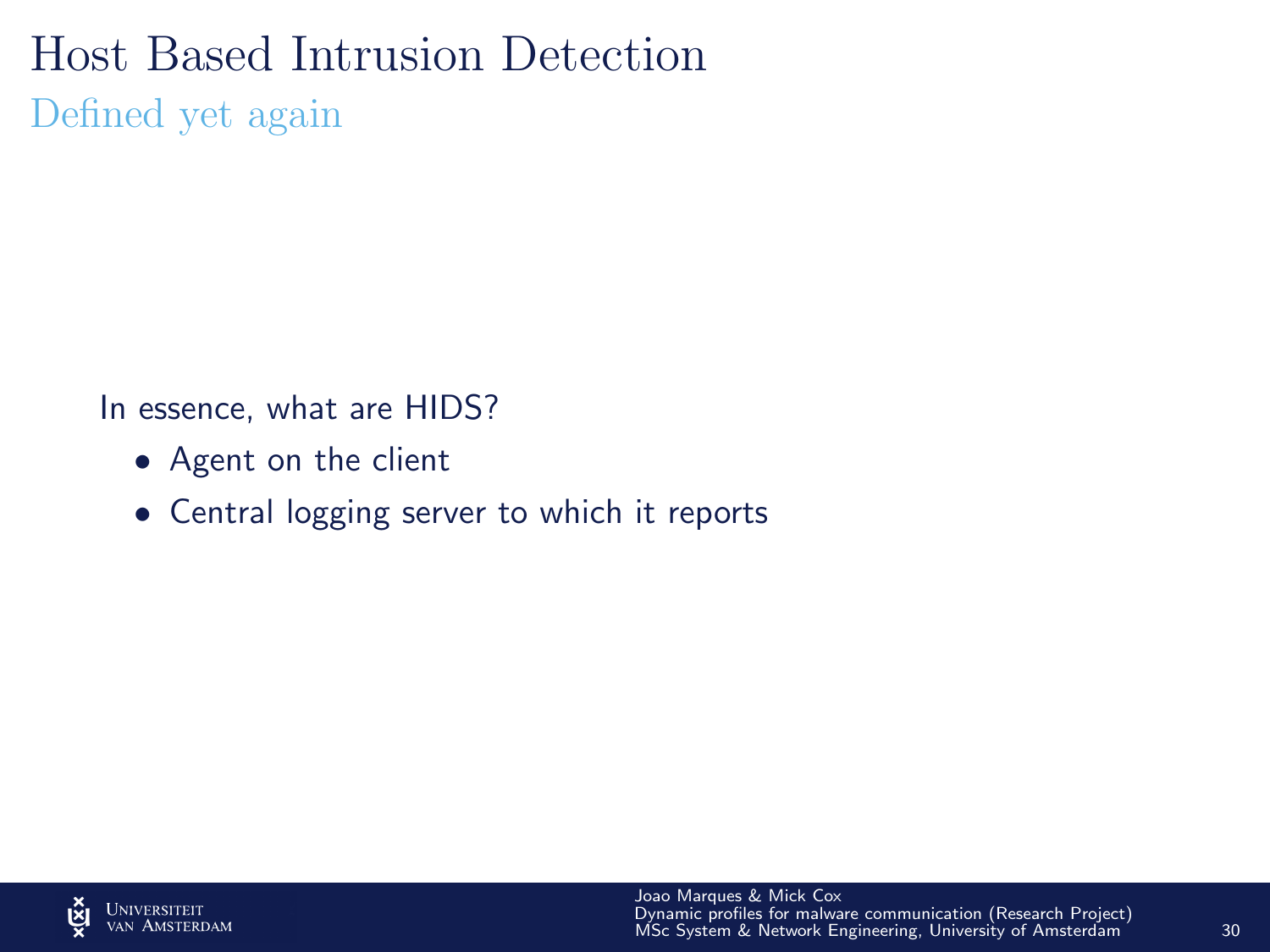#### Host Based Intrusion Detection

Anomaly based System Profiling

Checks for metrics and performance indicators

- Workload
- Traffic
- Logs
- Can be configured to send to the server anything...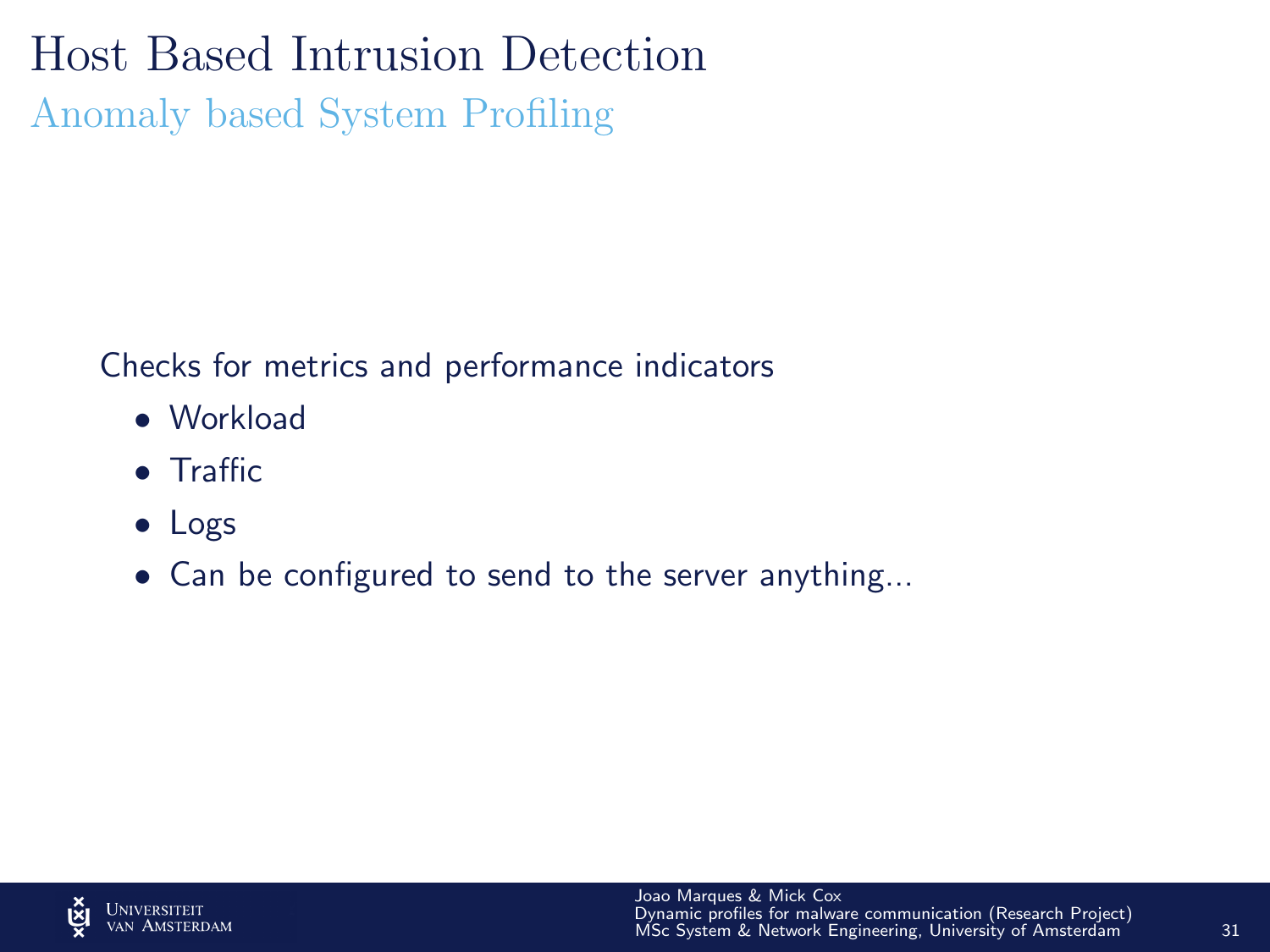#### Host Based Intrusion Detection Anomaly based User Profiling

Anomaly based user profiling can be done on the basis of: $<sup>1</sup>$ </sup>

- Psychometrics (intelligence, decisions)
- Behavioral biometrics
- Examples: System and network usage, keystroke analysis, commands, lexical and syntactic features.



Frequent or continuous (re)training of the training set is required, risking an attacker can over time manipulate the profile away from the genuine user.

<sup>&</sup>lt;sup>1</sup>User Profiling in Intrusion Detection, Peng et al. (2016)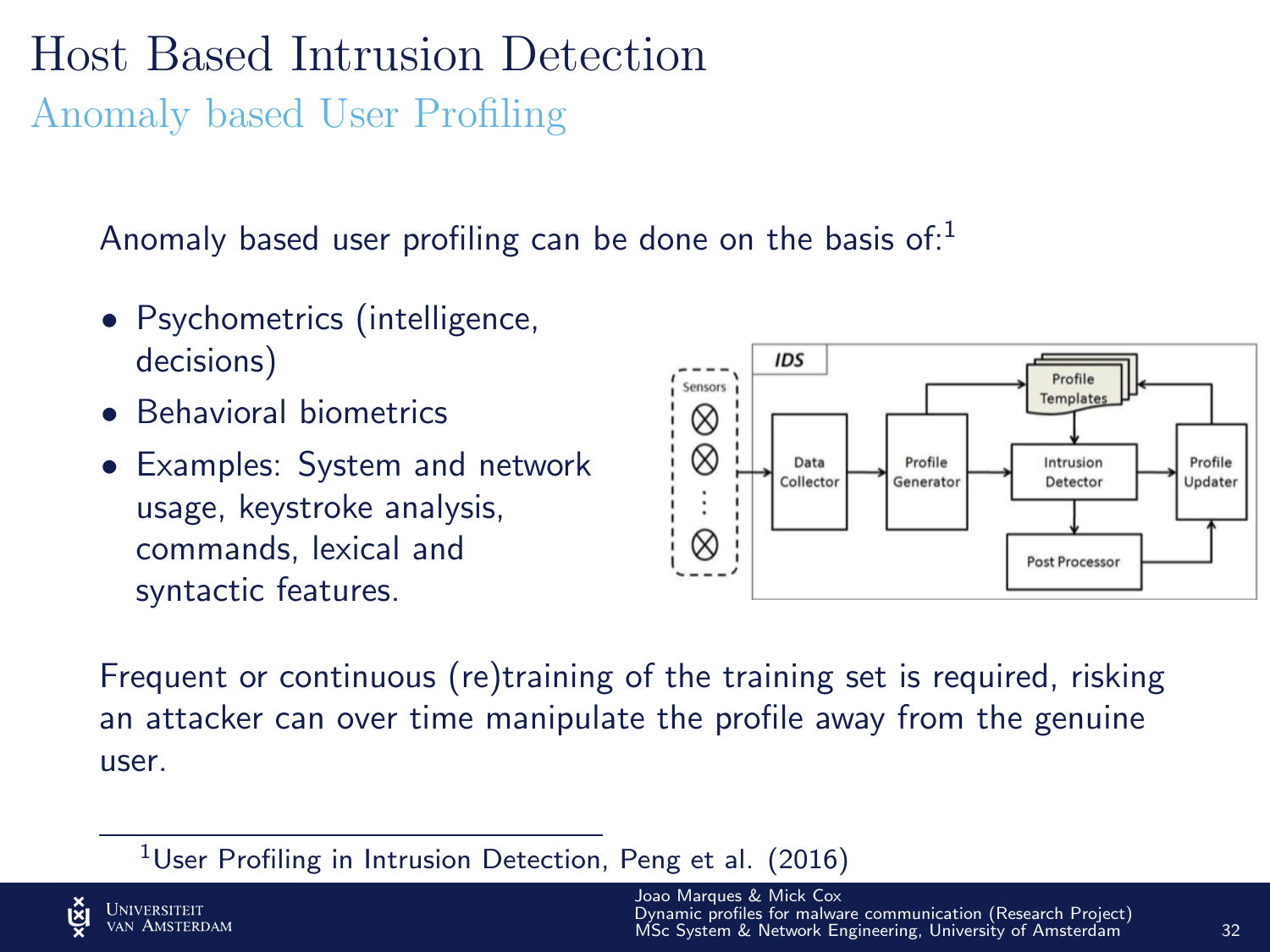#### Host Based Intrusion Detection Would it work?

The good:

- A vast amount of information that can be used to detect out of ordinary operation
- Enables a well managed network to separate any anomalous device from the network

The bad:

- Creates a lot of logs!
- Possibly a high amount of false positives
- impossible to scale

The ugly:

• An immense Administrative burden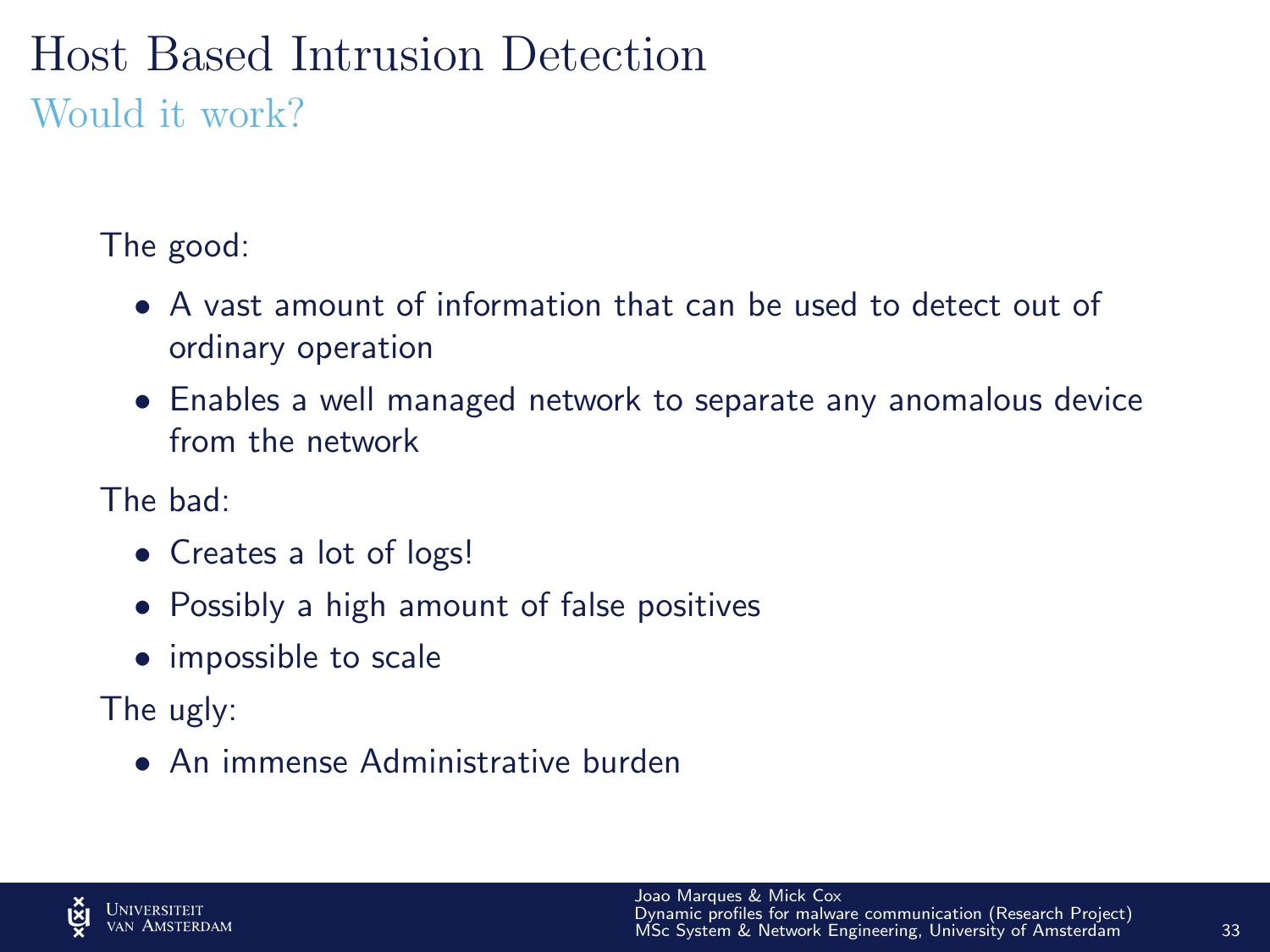#### Host Based Intrusion Detection Log analysis

Actually already other systems, but for convenience listed here. Difficult to disable logging. Some options do exist:

- Security information and event management (SIEM)
- System iNtrusion Analysis and Reporting Environment (SNARE)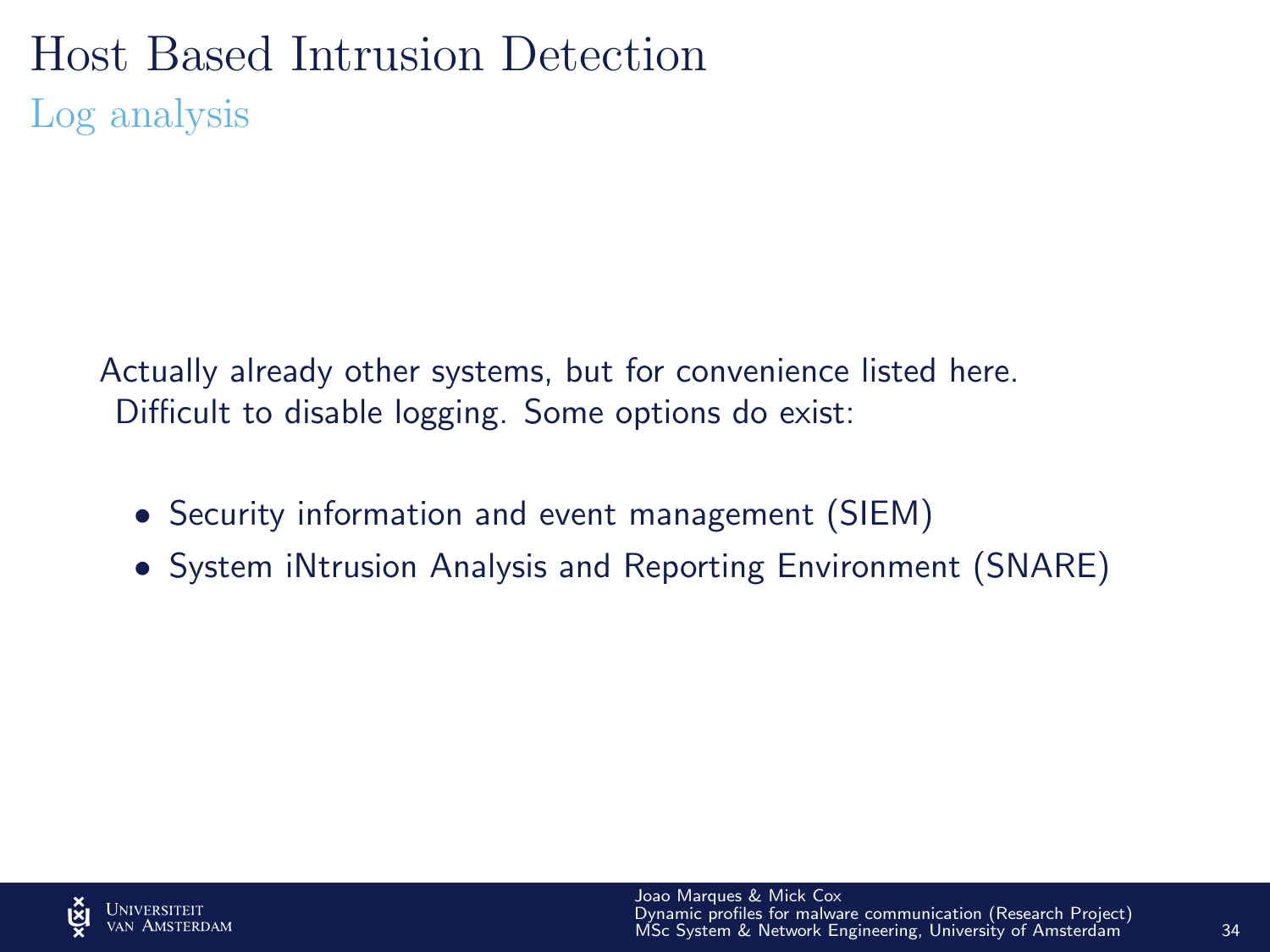Correlation Combining the previous

> Correlates multiple information sources: HIDS, NIST, signature and anomaly, both in log or metrics. Cross reference them to reduce false positives.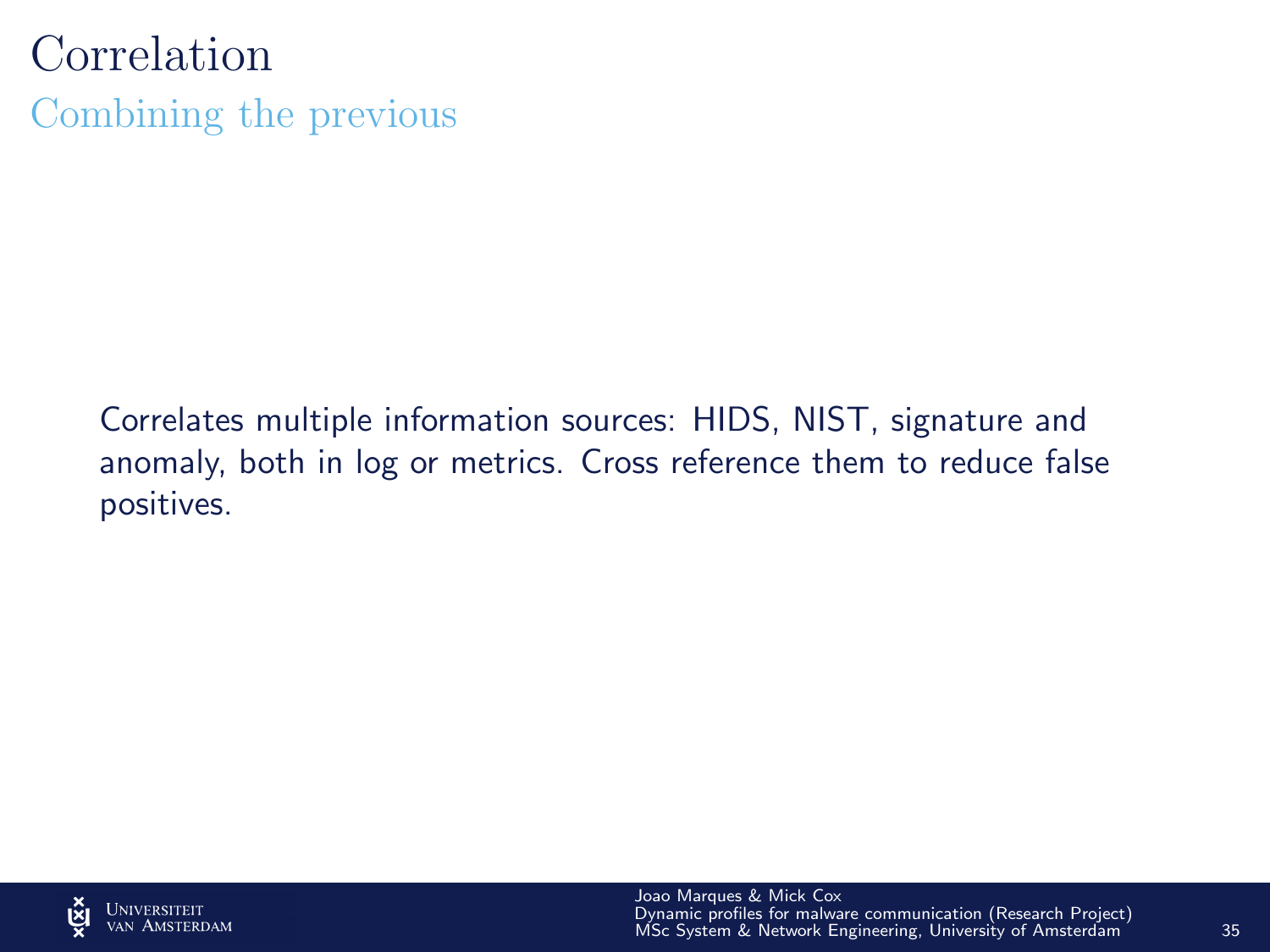#### Correlation Would it work?

The good:

- Cross referencing anomaly based detection, removing false positives
- Working towards an omniscient system

The bad:

- Creates a lot of logs!
- Probably a lot of false positives
- Development can be very complex

The ugly:

• Big brother becomes a bit bigger

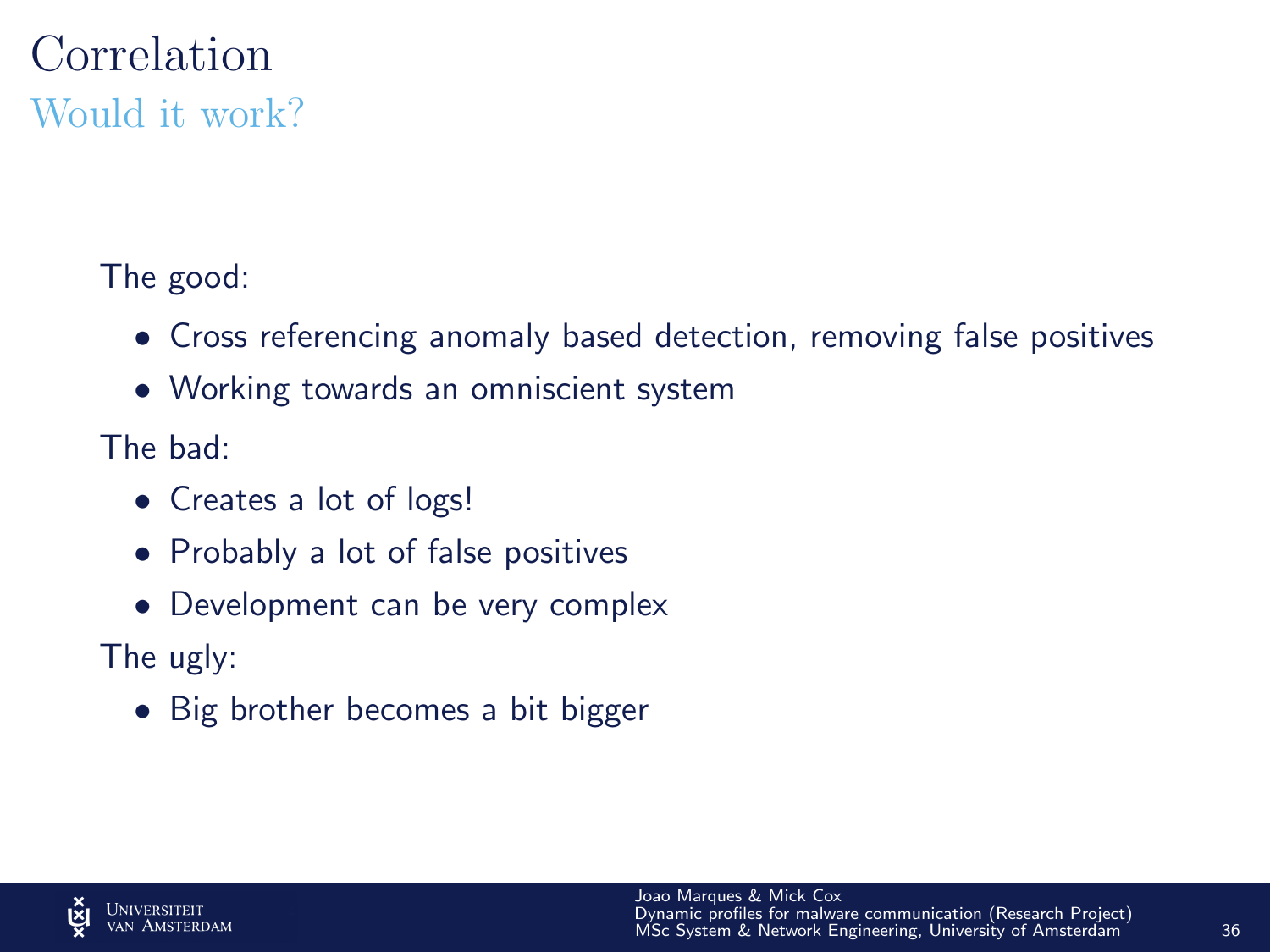# <span id="page-37-0"></span>Discussion, Conclusion & Future Work Dealing with heuristics

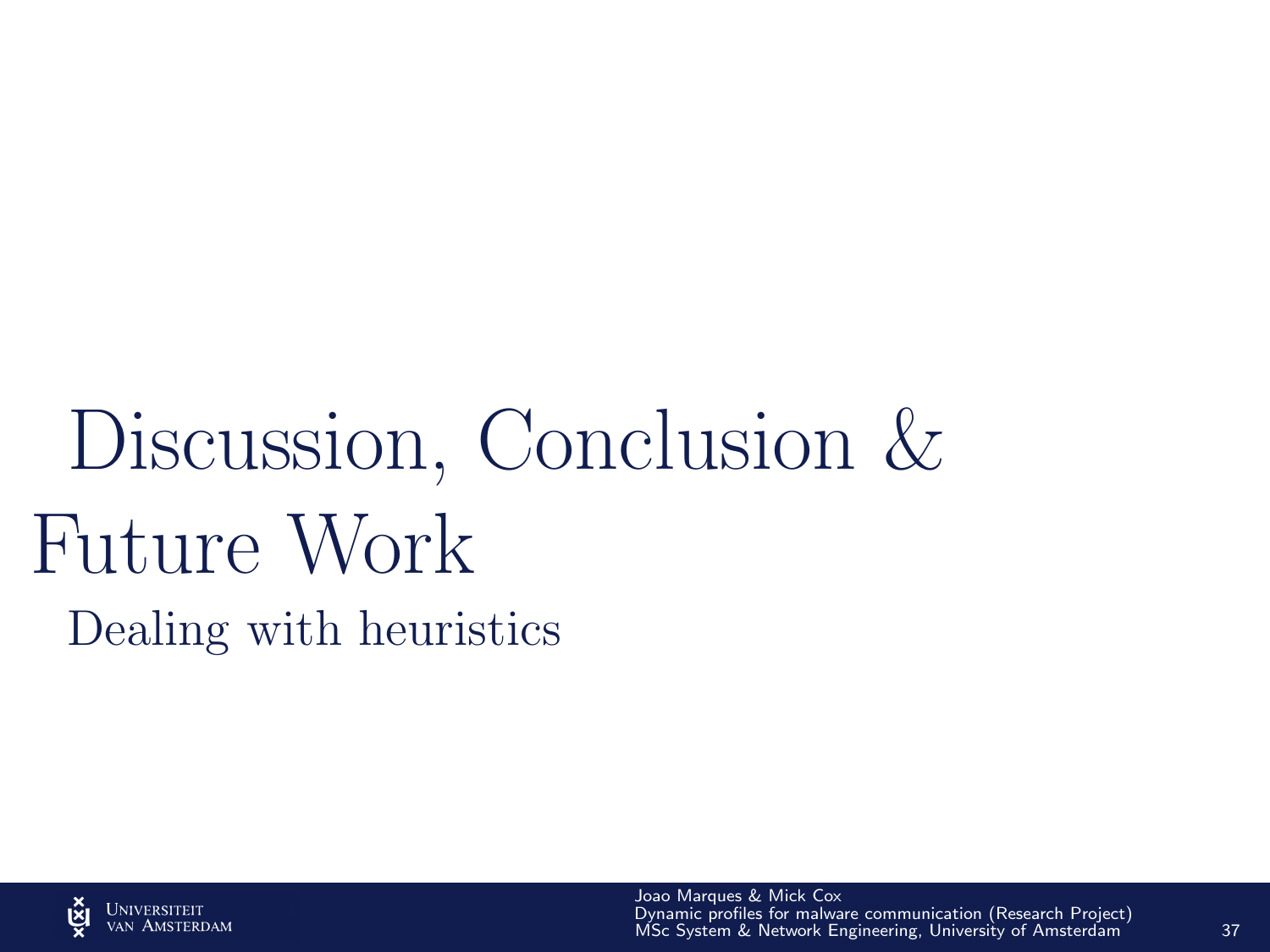## Discussion & Conclusion Bridging the gap

Intrusion Detection: looking for a needle in the haystack, involves heuristics

Furthermore, evasion against signature based systems is by default and anomaly is not yet that effective due to large rate of false positives.

In order to uncover some of the advanced communication methods such as advanced covert channels and side channel attacks, misusing current applications and protocols to hide in plain sight, developing such tools is needed.

With our proposed system we hope to contribute to the advancement of such research.